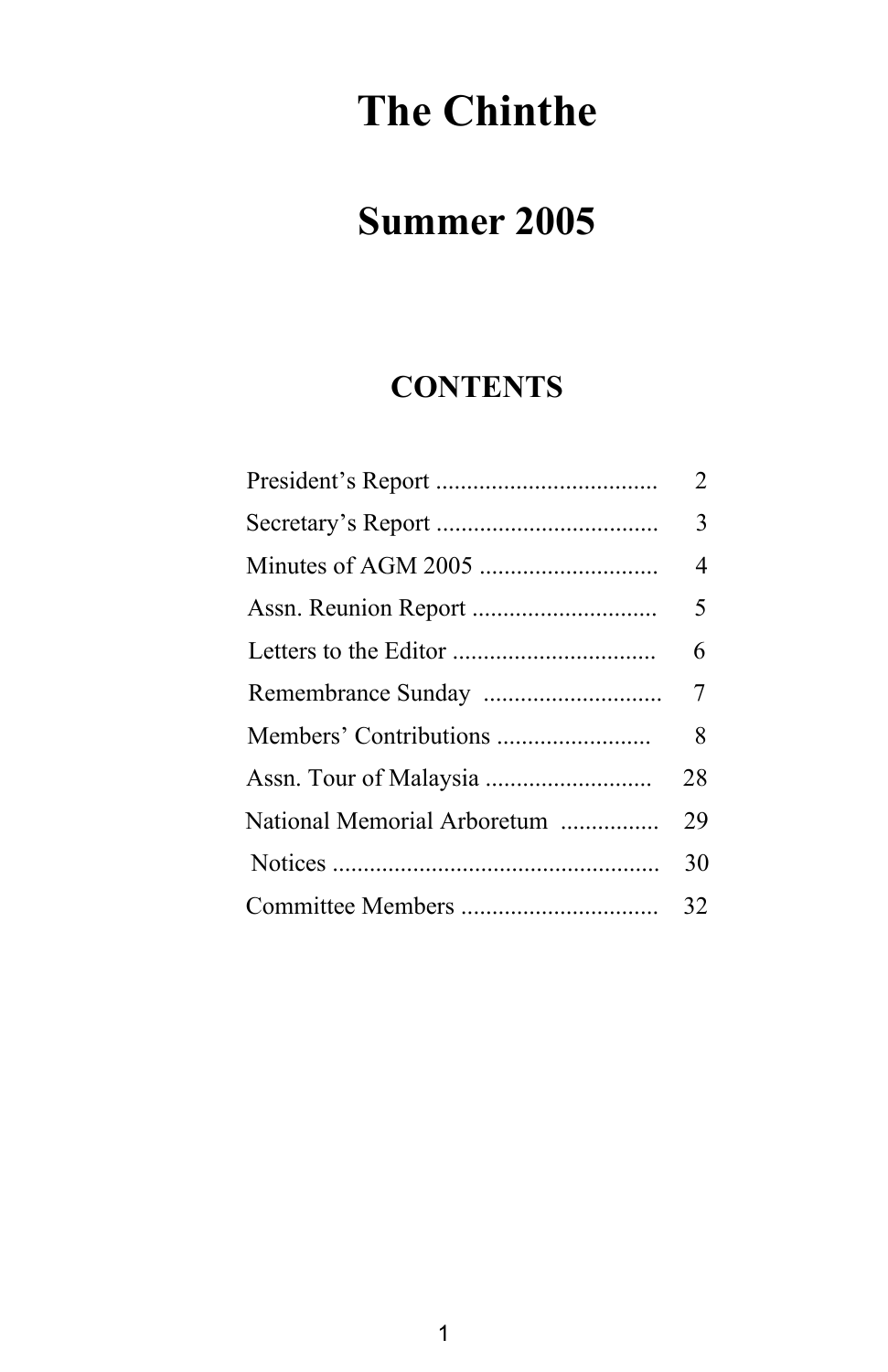# **PRESIDENT'S REPORT**

 I am writing this less than a week after our Annual Reunion in Dishforth. Yet again I can happily report that we have had another highly successful event. We were blessed with sunny weather, and the Squadron pulled out all the stops on our behalf.

 The weekend started with a Dinner in the Warrant Officers' and Sergeants' Mess of 9 Regiment AAC, where we had excellent service with wonderful company. The Sunday started with our Annual AGM, which I will mention later. After a buffet lunch we moved to the Squadron Hangar where we were shown around the Apache aircraft and its simulation system. A quite amazing and privileged experience, and a clear demonstration of the professionalism and dedication of the current Squadron personnel. Two Austers (Mark 3 and 9) and a Cessna had flown up especially, and the aircrew gave members and friends flights throughout the day. An extraordinary juxtaposition of aircraft spanning 60 years.

 I wish to express our thanks for the effort that the Squadron members took to ensure an interesting and pleasant weekend. This was at a time when the Squadron was just completing the most intensive programme of Apache training and assessment in preparation for a possible operational deployment. I would also like to thank Maurice Haynes for putting the whole programme together, and arranging the myriad of details. Without his persistence the weekend would not have happened.

 At the AGM we discussed future events. The next Association gathering is for our Burma Veterans, who have been invited to a Lunch in the Officers' Mess, Middle Wallop on Friday 2nd September. We have invited Major General Gary Coward, an ex OC of the Squadron as well as Brigadier Ian Thomson, Director Army Aviation.

 Given the success of last year's Association Contingent at the Act of Remembrance at the Cenotaph, Whitehall, we intend to form a Contingent at this year's service. If you wish to attend please return the slip to me by the end of September.

 In the New Year we aim to organise an Association visit to Malaysia. The proposed date is May 2006. Details can be found elsewhere in the Newsletter.

 Finally I thank the Committee members who have worked tirelessly on our behalf. We would not be in such good order without their efforts. We are always looking for new blood, so if you have some spare time please get in touch with one of us.

 I wish you a contented summer and hope to see you sometime in the near future. *Andrew Simkins*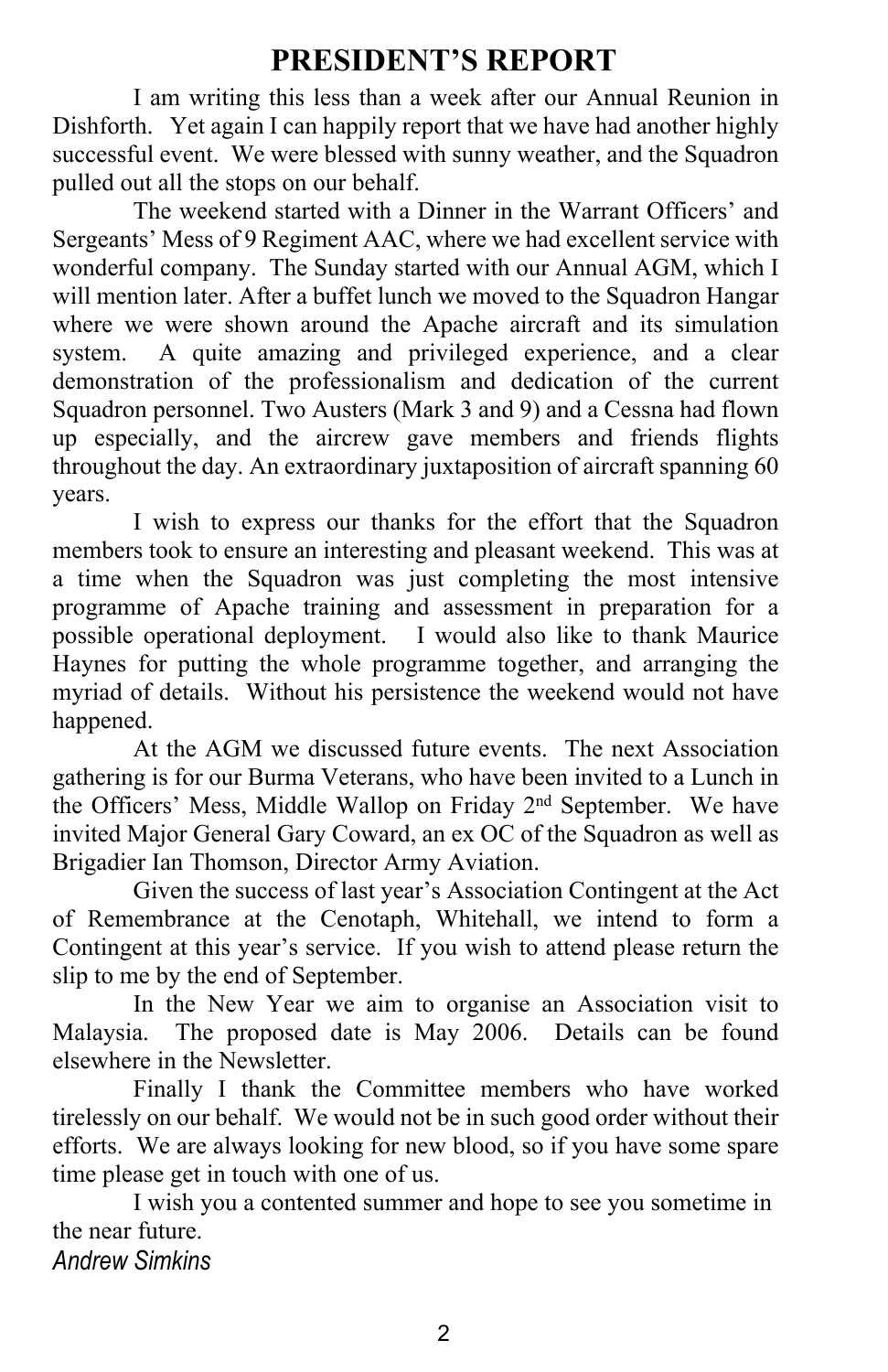# **SECRETARY'S REPORT**

As all of you will know immediately after the last AGM I emigrated to France, but this did not mean I had lost touch with the Association. The Secretaryship was taken on by Maurice Haynes, but owing to other commitments it proved impractical. I then reassumed the position after consulting with other committee members. Maurice moved sideways to become events organiser, a task in which he excels. The reorganised committee is on the proposals list.

Since the last Newsletter we have recorded 11 deaths.

 *See page 32*

 There were 3 resignations : Pat Brighton, Lt.Col Shield and Mr. Wearmouth.

We had 7 new members : *See page 31*

 The committee had one face to face meeting to discuss this years Reunion and the budget. Owing to the distance involved I was not present. Your committee, although spread over great distances work well together by means of E-mail, or when the matter dictates a phone call.

 I would ask all members to carefully consider taking a spell on the committee which, although the Constitution allows only a 2 year appointment, is invariably longer! I would like to see younger blood arriving to give other views to our Association.

 The committee is in need of a Deputy Treasurer as Mick Smith has had to resign his post due to other committments and Ken Mattocks is intending to emigrate to Australia as soon as the formalities are in place.

 I hope to see you all again next year, provisionally intended to be held at Netheravon.

*John Bennett*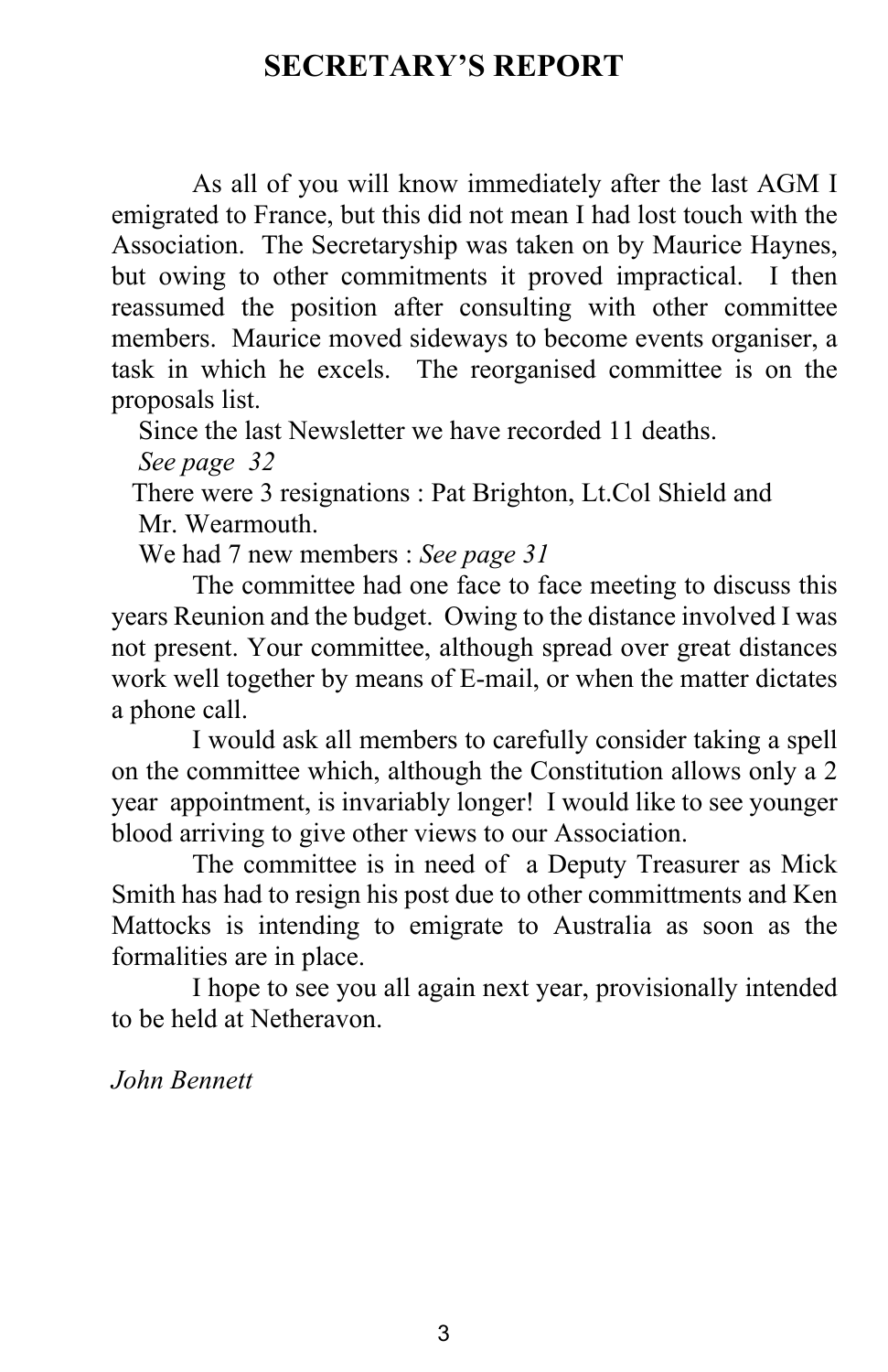# **MINUTES OF THE 2005 AGM**

Present were:

Chairman Maj Andy Cash, o/c 656 Sqn.AAC

President Lt Col Andrew Simkins

Secretary John Bennett

Treasurer Ken Mattocks

Also 58 Association Members

Apologies were received from Ted Maslen-Jones and Mick Smith. The meeting opened at 1100 hrs with the President welcoming members and their guests followed by a minutes silence for departed comrades.

- 1. The minutes of the previous AGM were read and were accepted as true copy, they were proposed and accepted, then signed by the Chairman.
- 2. **Secretary's report:** The Secretary then gave his report.
- 3. **Chairman's report:** Maj. Cash gave a report on the Sqn's arduous training conducted to achieve the current state of fully capable and on 5 days readiness notice.
- 4. **Treasurer's report**: Ken Mattocks gave his report. It was Proposed and Accepted.
- 5. It was Proposed and Seconded that the under mentioned are elected to the committee for the following year:

| Secretary & Webmaster     | John Bennett                |
|---------------------------|-----------------------------|
| Treasurer                 | Ken Mattocks                |
| Events Co-Coordinator     | Maurice Haynes              |
| Newsletter/Correspondence | John Heyes                  |
| Deputy Treasurer          | Vacant (Volunteer required) |
| Carried                   |                             |

- 6. It was proposed and Seconded that the sum of £300 be donated by the Assn. towards the VJ celebration luncheon on 2nd Sept., which is being held for our Burma veterans at Middle Wallop. Carried
- 7. Being no further proposals the President then made announcements about the VJ luncheon, the contingent for the Remembrance Day Parade at the Cenotaph and the visit to Malaysia planned for May 2006. A request was made for anyone with Internet expertise to assist in the updating and improvements to our web site. There were no volunteers.
- 8. Date for next Meeting: At this stage there was no firm date set and it would be announced to members via the Newsletter/e mail/web site. The venue will be Netheravon once more.
- 9. Being no further business the meeting closed at 1156 hrs.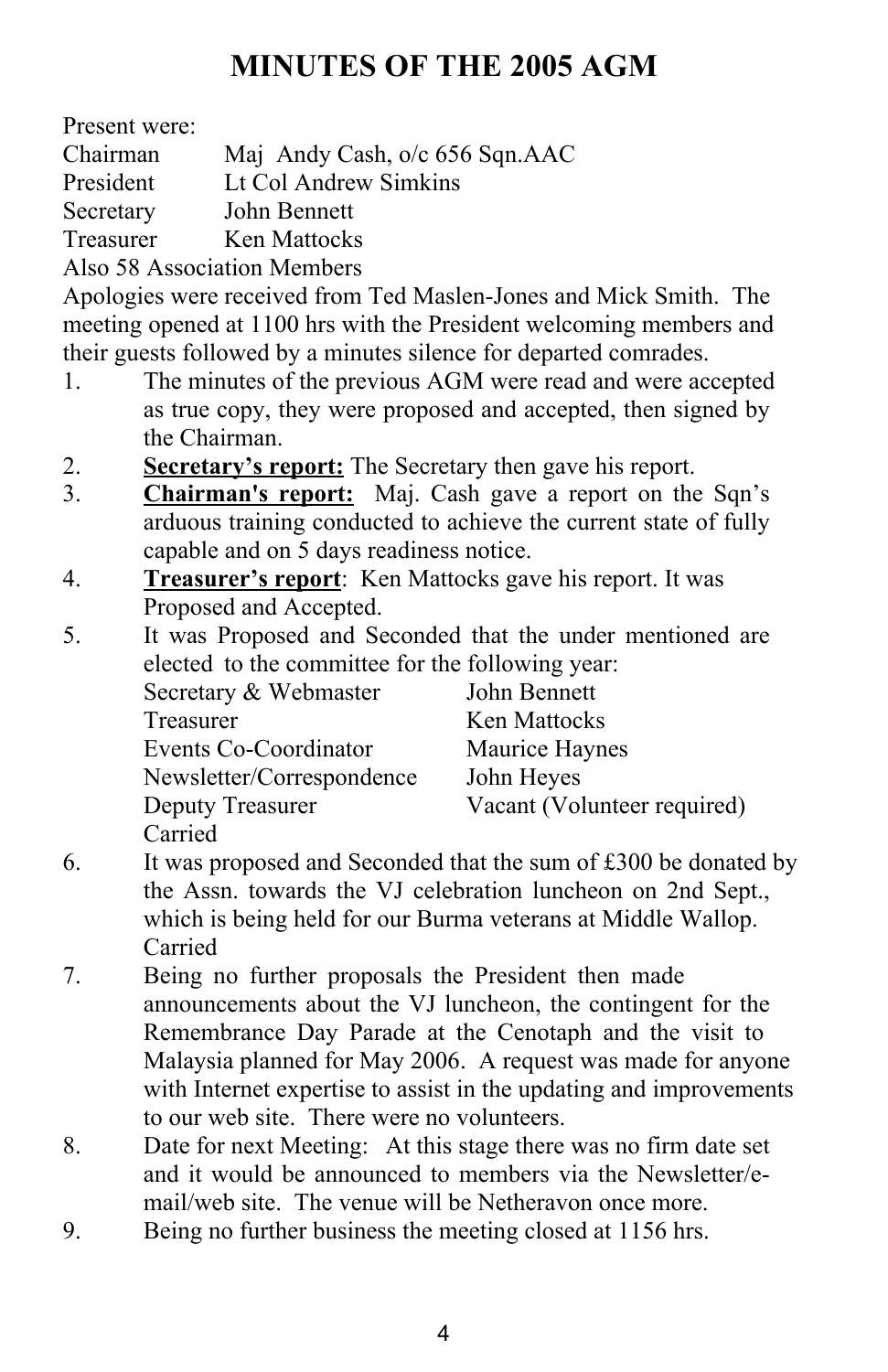# **ASSOCIATION REUNION DISHFORTH 2nd - 3rd JULY 2005**

With the kind permission of the Regimental Sergeant Major, 34 Association members along with their guests attended a dinner in the Wos' and Sergeants' Mess on Saturday evening. Our guests included Lt.Col Felton, Commanding Officer 9 Regiment, and the R.S.M.

 A very pleasant evening was had by all, with many a story being rehashed in the bar afterwards.

 Sunday again saw us in the Wos'& Sgts' Mess to hold our AGM and have a luncheon, with aproximately 125 people in attendance. Despite the heavy training obligation of the Squadron and their hangar being under four feet of fire extinguisher foam the previous week, they laid on a splendid programme. All servicemen volunteered to help and guide us as we were taken to see the new battle simulator. This is a very big 'boys toy', rather like a giant play station, but with a more deadly purpose. The pilots carry out mission training flying a simulator in realistic conditions, monitored by an instructor.

 We also had 2 Austers in attendance giving flights to anyone who wanted to. My thanks go to Maurice Haynes for organising the function, hotel and transport. His efforts have resulted in excellent comments being received from members. I look forward to seeing you all (and many more) at our next gathering in 2006 at Netheravon. Details will be published in the newsletter and on the website.

*John Bennett*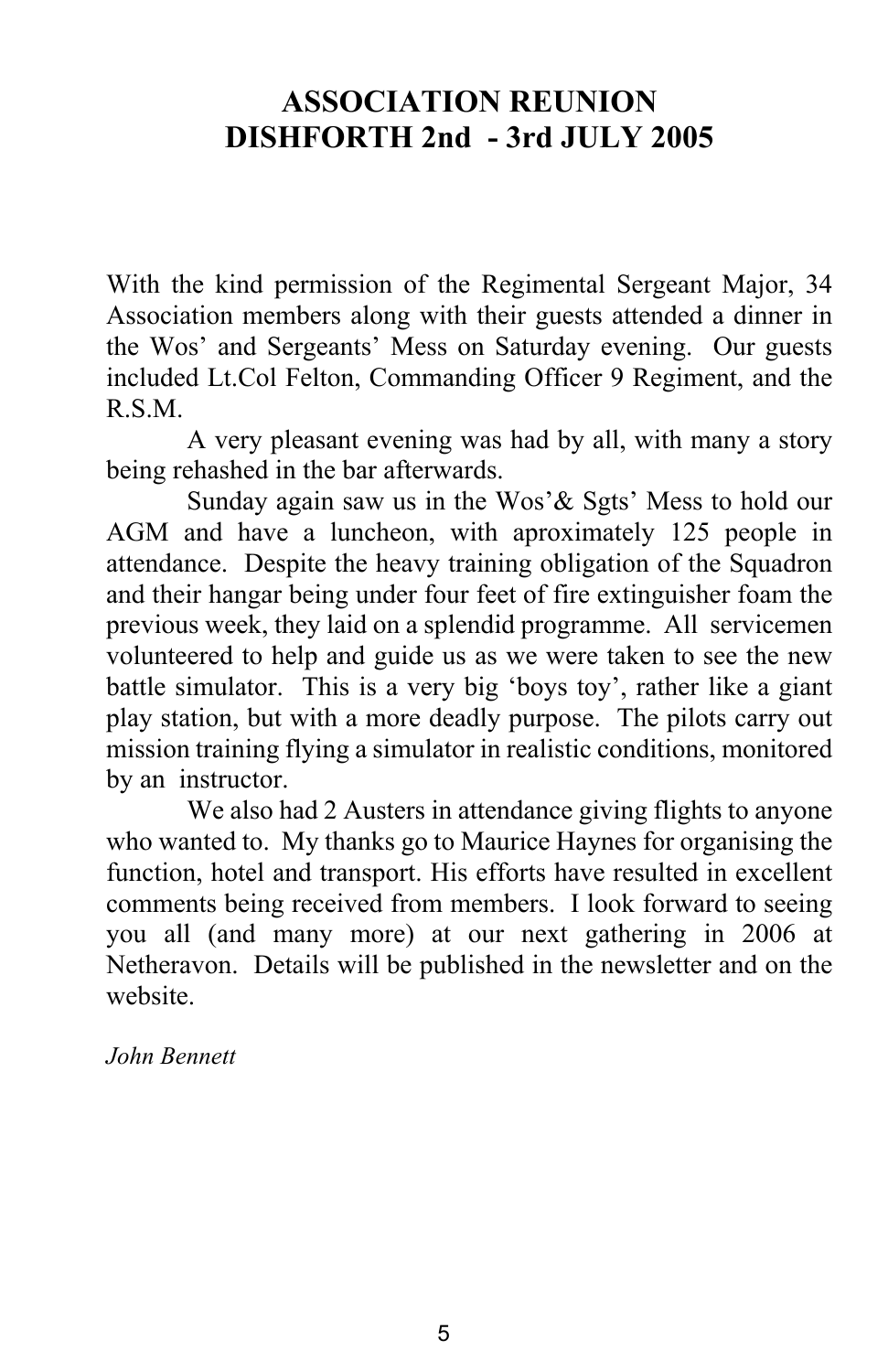# **LETTERS TO THE EDITOR**

 Thank you for the most interesting Spring Newsletter. I was particularly interested in the two articles describing 656 Sqn's arrival in India in 1943 which brought back many nostalgic memories.

 At the time I was attending a gunnery course at Deolali which involved a lot of hot and tiring work in the jungle. Seeing how the Squadron worked made me realise that there was an easier and better way of viewing a target than slogging ones way to the top of a jungle hill top! At the first opportunity after this, I volunteered to become an Air OP Pilot. Little did I guess that I would end up joining the same 656 Sqn. Flying over similar and equally inhospitable jungle in Malaya.

*Leslie Addington*

*\*\*\**

 The recent newsletter was most enjoyable and I do congratulate all concerned. I did have one unusual experience in Malaya in 1947, which I wrote up for Royal Artillery Journal. Returning from a photo recce I had an engine failure at about 8,000' over the jungle. By great good fortune I noticed a small green area among the trees and forced landed in what turned out to be Sungei Buloh Leper Colony!

 I do wish the Association continued good fortune. It's high standards give a lot of pleasure to the many members. *Brig. Mike Webb*

*\*\*\**

Thank you very much indeed for sending me a copy of 656 Squadron Association's Newsletter, which I enjoyed reading from cover to cover.

 I especially appreciate the prominence you gave to my 'Wings Over Westley'. Several members have contacted me with orders for copies of the book.

 Although I'm no expert in such matters I do congratulate you on the quality and interest achieved in it's contents and production: despite the headaches it might give you, at times, I'm sure the publication does great service to your members and other readers.

*Frank Whitnall*

*\*\*\**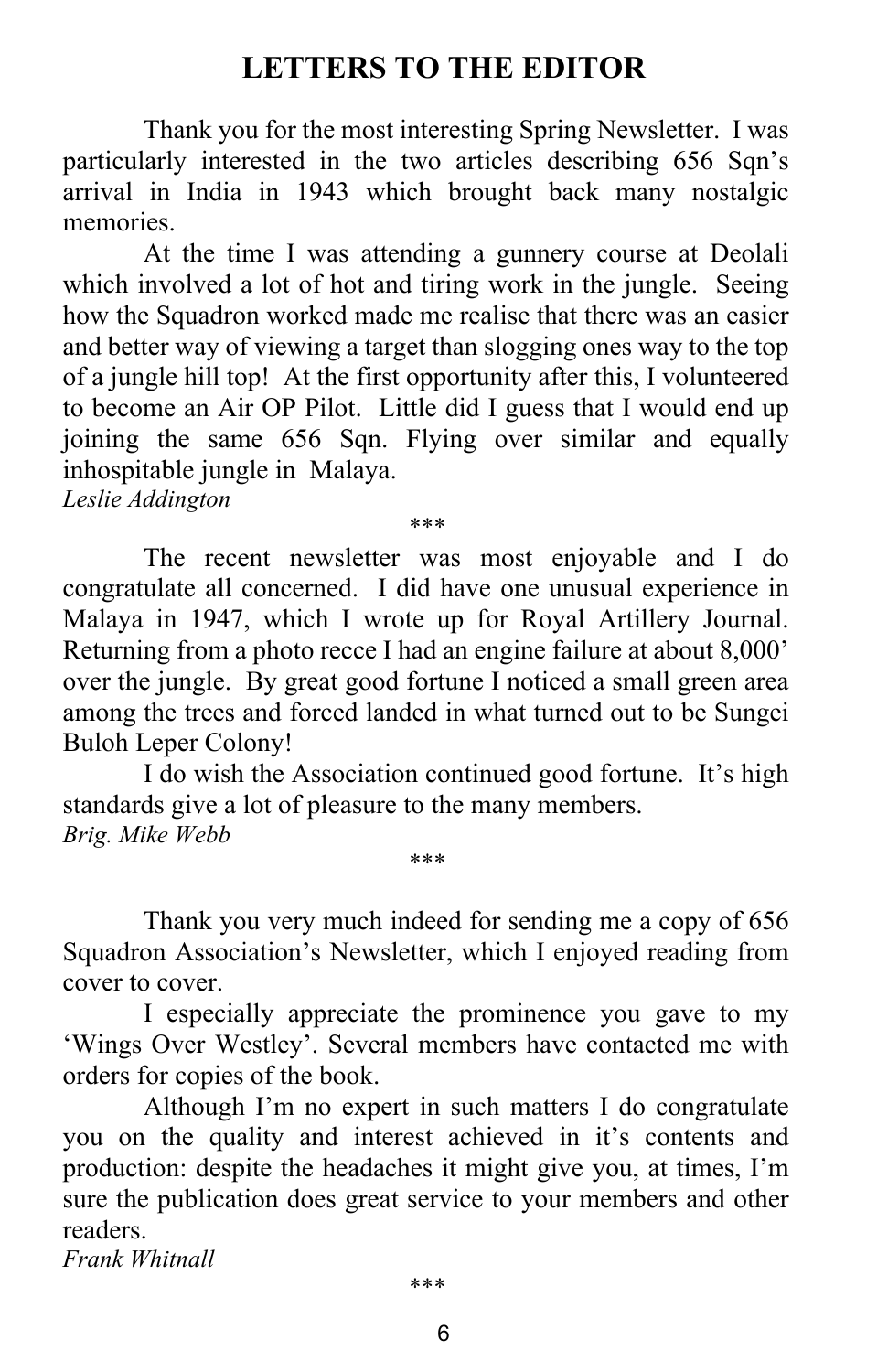All three of my party would like to pass on a big thanks to you, the Squadron and all involved (in the Dishforth Reunion) we had a really great weekend. The food was excellent and the displays on Sunday impressive, and we met old and new friends. It was Sarita and Alison's first taste of the Association and the Squadron and they can't wait for the next one, badgering me all the way home about it (the journey seemed much longer than going!!) Again many thanks.

*Neil Maher.* (sent to Maurice Haynes, Events Co-Ordinator)

\*\*\*

### **SQUADRON ASSOCIATION CONTINGENT AT ACT OF REMEMBRANCE, SUNDAY 13th NOVEMER 2005**

 The Association formed a Contingent at last year's Act of Remembrance at the Cenotaph, Whitehall. Although we were a small contingent we all found the event very moving and felt that we had benefited greatly from the experience. An added bonus was the good coverage of the Squadron history by the BBC.

 The general consensus was that this was an event that every veteran should aim to attend at least once in their lifetime.

We intend to form a contingent this year, on Sunday  $13<sup>th</sup>$ November 2005, so long as there are at least 6 of us 'on parade'.

 We ask that members are able to get to Horseguards Parade by 1000 hrs, and be aware that they will be required to stand for a long period and then march (at a slow pace) for about 30 minutes.

 If you wish to attend could you please send the enclosed return slip to the Association President by the end of September. Administrative instructions will be issued by Mid Oct.

*Andrew Simkins*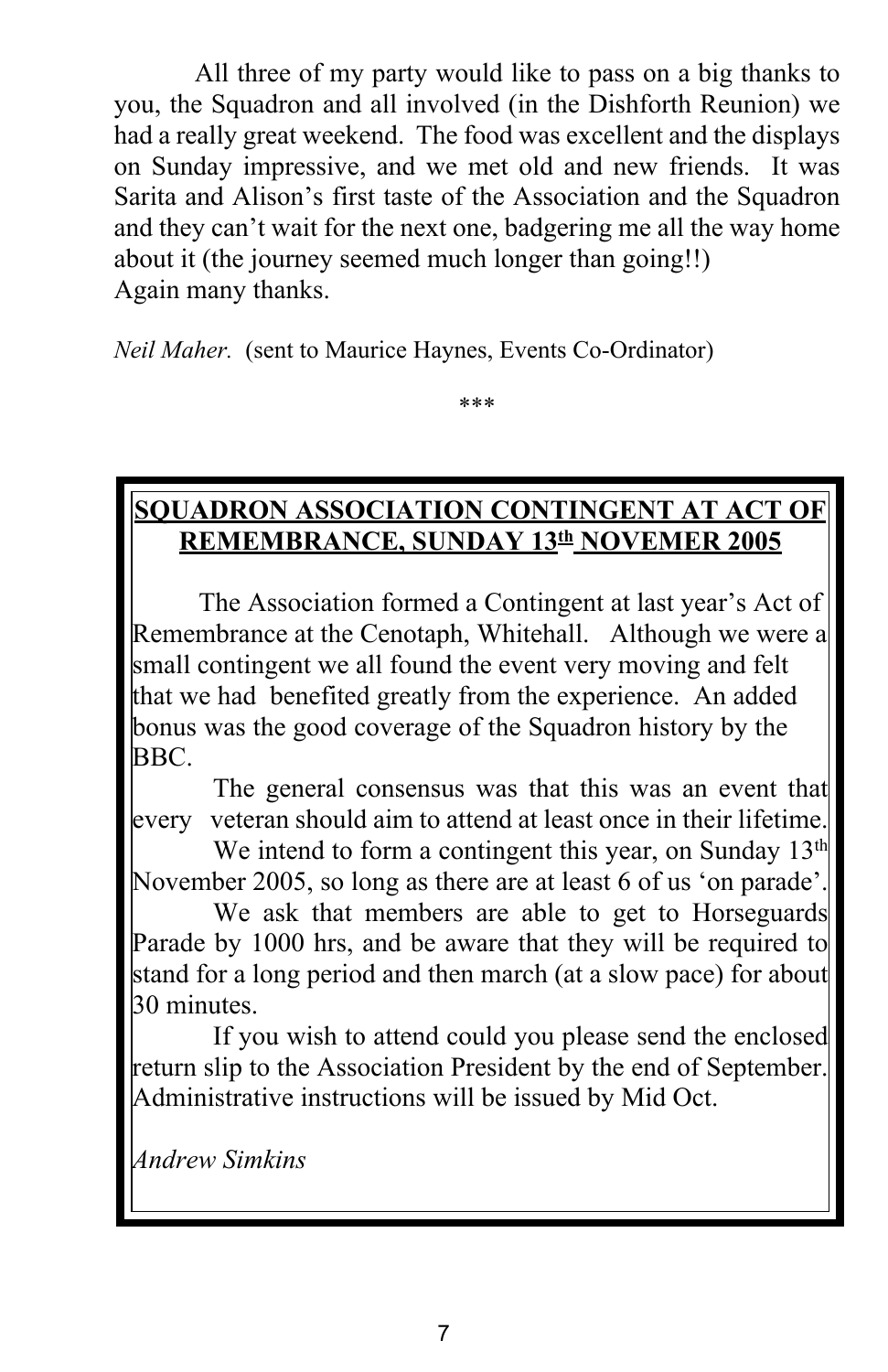# **MEMBERS' CONTRIBUTIONS**

The continuing saga of a Sprog in Malaya….. By John Heyes

## **A Sprog goes to 7 Flight, 656 Squadron in Taiping**

 At the squadron workshops at Noble Field we completed our continuation training and were at last allowed to sign in the Form 700. Having now gained experience in the various servicing bays and spent some time on major servicing crews, we now had exciting things like flying on our first air tests under our belts. The Auster Mk 9 air test I remember as being fairly simple, involving monitoring of engine performance and the thrill of our first clean and dirty stalls followed by spins.

 Political events at the time demanded that 28 Commonwealth Brigade be put upon immediate readiness to go to Laos. 7 Recce Flight supported the brigade and had to be brought up to maximum strength in personnel and to have aircraft with long hours to next major servicing. As part of the personnel reinforcement I was sent, post haste, by the night train to Taiping in farthest north Malaya. Why were we always sent by the night train? It would have been far more interesting to go by day. In the event, the mobilisation was cancelled soon after my arrival but the posting to 7 flight was confirmed.

 One of the first things noticed on being collected from the station and en route to the camp was the large sign at the side of the road northwards. It said, in large white lettering on a black background, 'You are now entering a black area'. It really brought home the fact that the emergency was not over by any means.

 The flight accommodation was at Trincomalee camp, which was a forgotten corner of the large cantonment, north of the town, that housed the brigade. Access to the camp was down a rough, narrow track bordered by tertiary jungle. The first building to be seen was a black corrugated iron shed which housed the cookhouse, more of which later, an open sided dining area and the NAAFI. The flight offices and armoury were breeze block type buildings, behind the black shed. The sleeping accommodation consisted of three long attap bashas. Naturally, the Char Wallah had a small basha for his business. The ablution block was 'interesting' to say the least. It was an open ended nissen hut housing showers, latrines, a long galvanised urinal and a number of wash basins. The hut was situated some forty or fifty meters from the sleeping bashas, at the edge of the secondary jungle, and was accessed via a well worn footpath through rough grass and scrub. Lighting consisted of one dim bulb for the whole building. Great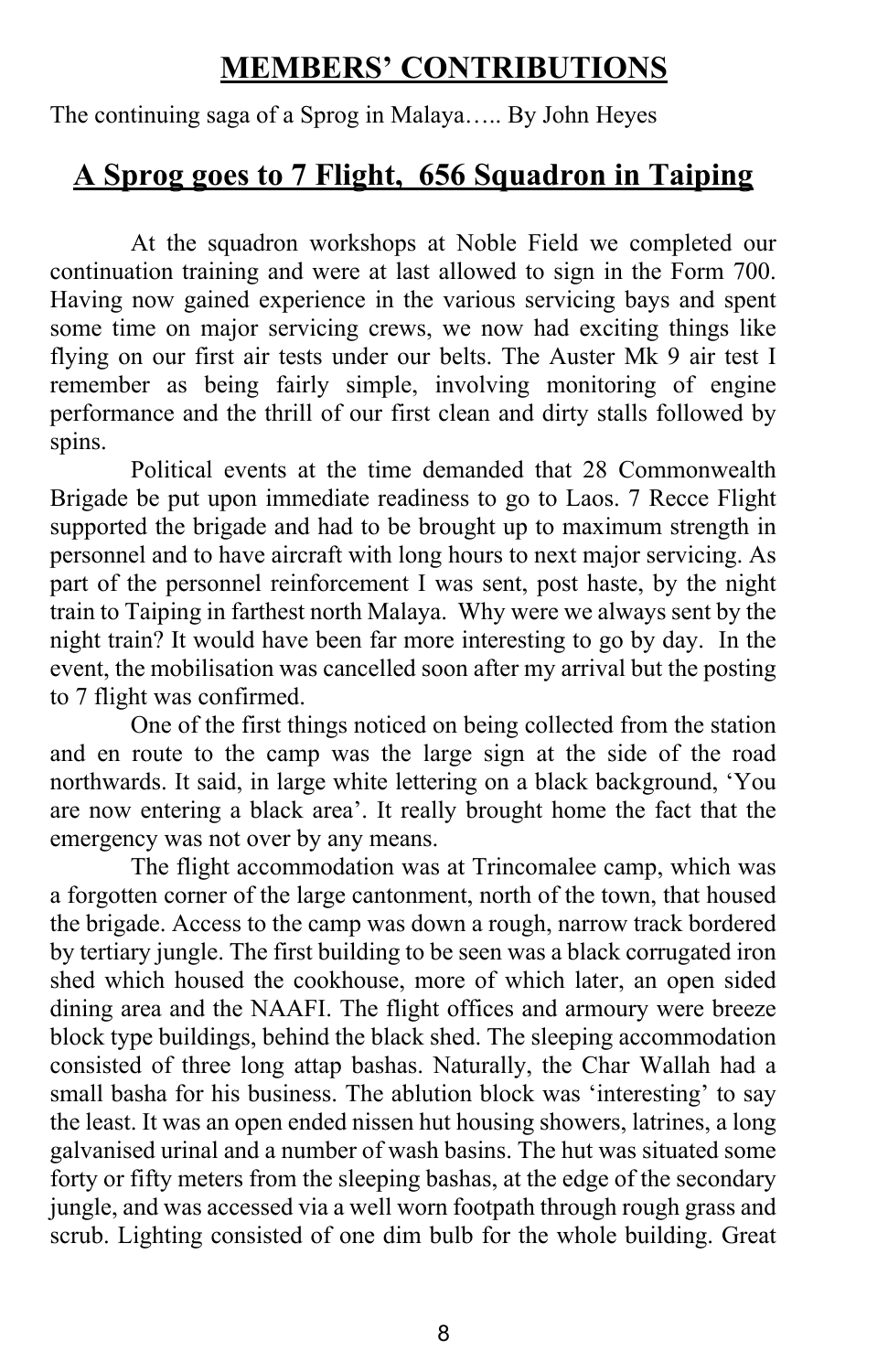caution had to be exercised when visiting the place after dark as the nice warm wet floors tended to attract snakes and other wildlife.

Our cook was provided by the Australian regiment currently with the brigade. Generally, the most that anyone ever got to see of him was a pasty white arm. In the corrugated iron wall between the kitchen and the dining area was a black hole, about two feet square, at stomach height. The routine for meals went something like this. Take a plate from the clean pile. Thrust plate into black hole. Pasty white arm snatches plate and disappears. Pasty white arm emerges with loaded plate. Find seat and eat. No choices were involved and conversation with, or questions to, the pasty white arm were discouraged. On one occasion someone had the temerity to ask' What do you call this?' The immediate reply from the black hole was' I'm only paid to bloody cook it, not to give it bloody names!' There was one cook sighting that was memorable. A visitor from another flight, on receiving his loaded plate, asked pasty white arm what he was serving. On being verbally abused, the visitor threw his plate back into the black hole suggesting that pasty white arm should attempt something indecent with his comestibles. Our visitor was last seen fleeing down the track to the main road, pursued by the pasty white arm waving a meat cleaver.

 The airfield, which was generally unused except for the flight, was about five miles from Trincomalee camp. At one side of the airfield was a dilapidated terminal building, which was used by Malayan Airways on the rare occasions that they visited, usually by Dakota. The flight was accommodated in a small, wire fenced, compound in the corner of the airfield. In the compound were a number of small bashas, char wallah, crew room and a sort of ops room. In the ops room was a picture of a First World War pilot, which ended up in my possession when we left for KL and Kluang. I don't know its origin but it was left behind when we had packed up to move so it was saved for posterity by me. Does anyone know the origin of the picture? If it is significant to the flight or the squadron I shall donate it accordingly.The workshop was a narrow open sided



building with an office at the end for the 'Tiffie'. The design of the workshop was such that only one end of the aircraft would fit in, so that if work was required on the engine then the rest of the aircraft, aft of the mainplanes, was outside and vice versa. Other buildings constituted the OC's office, stores, battery shop, control tower, open sided aircraft shelters and the avgas store. The gates to the compound gave three feet clearance for the Auster 9 wingtips. One of our pilots, not

*Who is he?*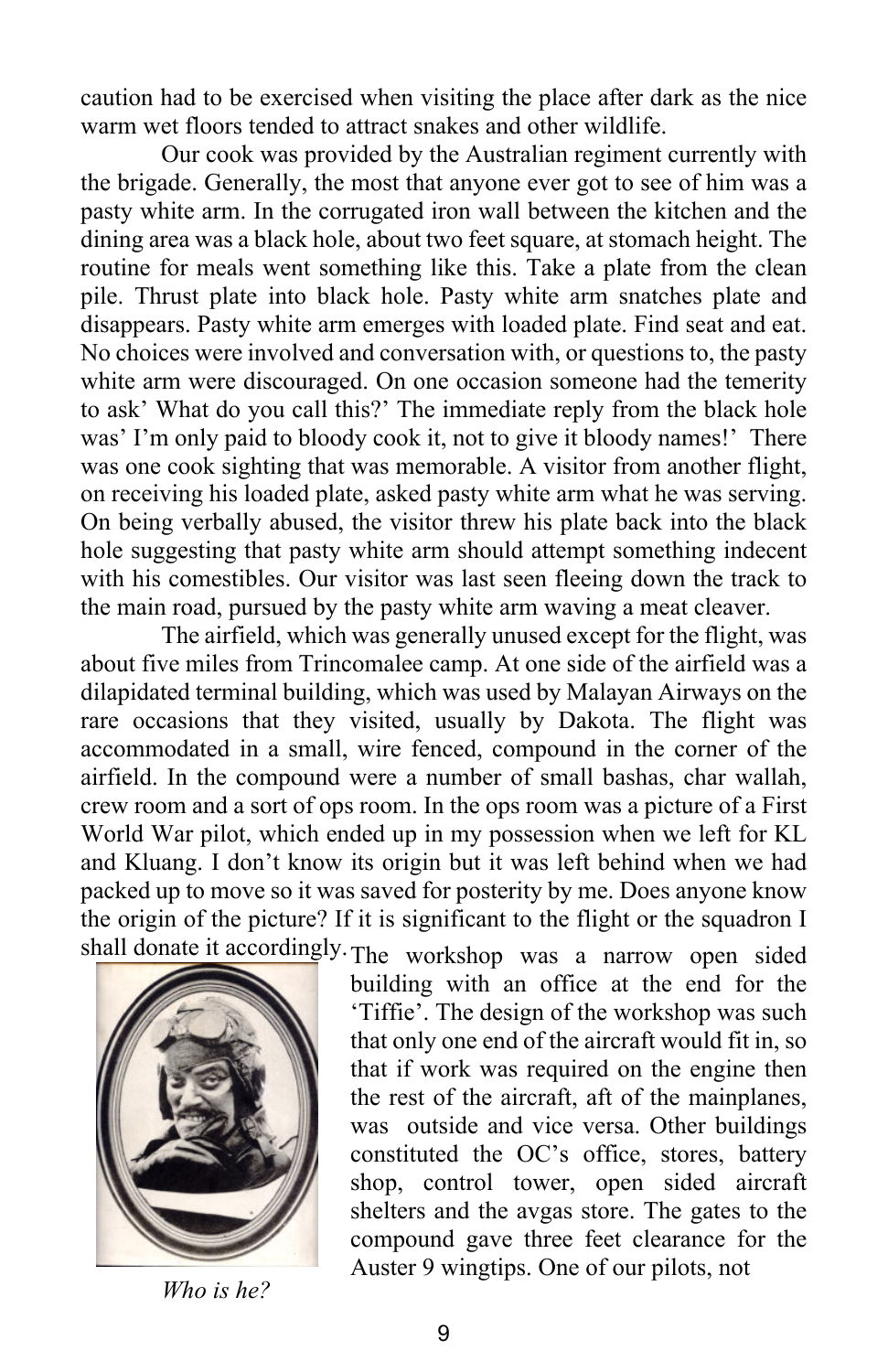having too firm a grasp of reality, was given to flying through the gates as the accompanying photograph shows. I was in the right hand seat when this was taken.



*Demented pilot*

 The infantry occasionally used the airfield for IS training and on one occasion were training with tear gas when an aircraft landed through the cloud of drifting gas, much to the consternation of the pilot.



*Old hangar at Taiping compound, now. Taiping compound ,then...*

 Activities at a flight were very different from the work at the squadron workshops. Light Series Bomb Carriers were fitted from time to time usually loaded with parachute flares. On occasions the orders were to remove the parachutes so that the pilot could release them in a dive and use them for target marking. The flight was sometimes tasked to drop emergency supplies to the troops on the ground. Fourteen foot supply drop parachutes were used and generally were dispatched by whoever was available to fly the sortie with the pilot. On one famous occasion, an Aussie patrol were short of food and a Kiwi patrol were in need of jungle boots. The parachutes were duly made up to the loads and both dropped on the same sortie. We were a long time being forgiven for dropping boots to the starving Aussies and food to the footsore Kiwis. Searches for downed aircraft or lost patrols were most demanding as the aircraft tended to be detached with a pilot and an A&E tech each. Very often the tech would be needed to fly as the observer and would fly the sortie, refuel, turn round the aircraft and if lucky grab a cup of coffee then jump into the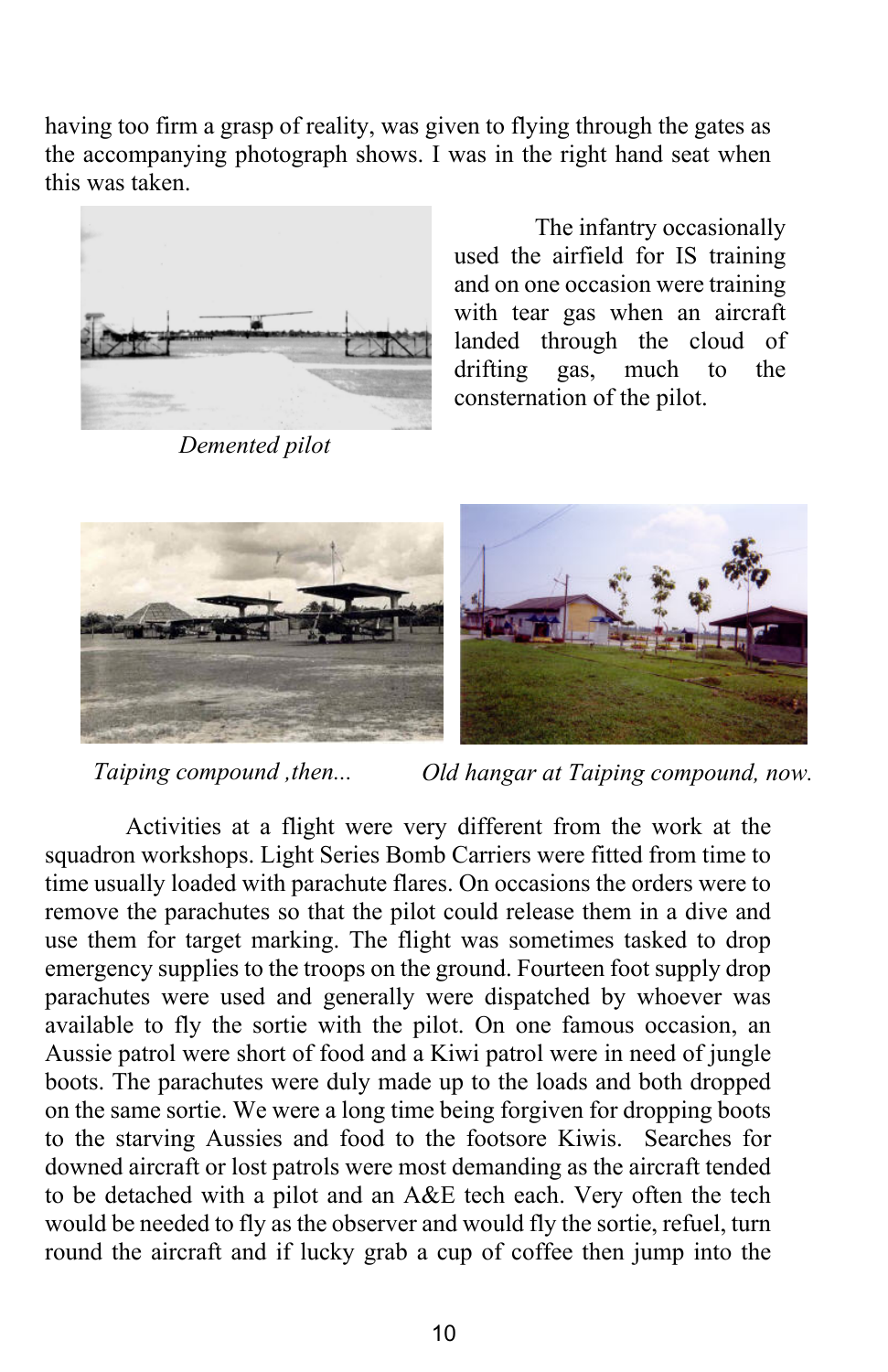aircraft for the next sortie. Most of our Gunners also flew as observers but they were needed on the ground as signallers most of the time. Leaflet dropping was another task that required a second person in the aircraft again, quite often a technician. Some wild ideas for the offensive against the Communist Terrorists were rumoured to have been tried but I did not witness the following schemes being tried, if they ever were. The first consisted of six empty fifty cigarette tins screwed to a short plank. Into the tins went six 36 grenades, primed with the pins in, and the release levers held down by the tin. The purported technique was, on discovering a CT camp, passenger removes the pins, fly over at low level and on instruction by the pilot, the passenger shoots his arms out of the door ejecting the grenades from the tins, releasing the levers and thus bombing the camp. The second idea was to have a grenade taped to the top of a four gallon flimsie of Avgas. Similar technique but dropping the bomb over the sago fields in the CT clearings. Both ideas seem to be a recipe for disaster and I would be interested to hear if anyone was insane enough to try them.



 Water buffalo grazed on the airfield and could be a real problem for arriving and departing aircraft. The technique for clearing the animals was, in theory, quite simple. On demand for clearing the animals, shouted *Air drop label* by the Gunner radio operator in

 the tower, jump into the Morris Commercial one tonner that was permanently loaded with a large foam extinguisher minus wheels, several hand held extinguishers of various types, crash axe and other emergency kit. One minor but significant defect in this vehicle was that the gear selectors were worn out and if one selected reverse, then the only way to get out of reverse was to take the gear lever and gearbox cover off, poke the gears into neutral with a long screwdriver, then refit the cover. Assuming that one had forward gears and armed with two, 1½ " very pistols loaded with 'White smoke puff', drive out onto the airfield and circle the buffalo into a compact group, western style. When the group was nicely bunched up, get behind them and fire a very pistol behind them to drive them towards the edge of the airfield. The water buffalo, not noted for their intelligence, were not fully compliant and seemed to be unable to grasp the concept that they were supposed to leave. Some of them could be quite aggressive and here the problem with the gearbox came into play. If an old matriarch charged the truck then there was often no option but to get into reverse and back off. The net result was the sight of the crash truck weaving crazy patterns around the buffalo in reverse whilst the driver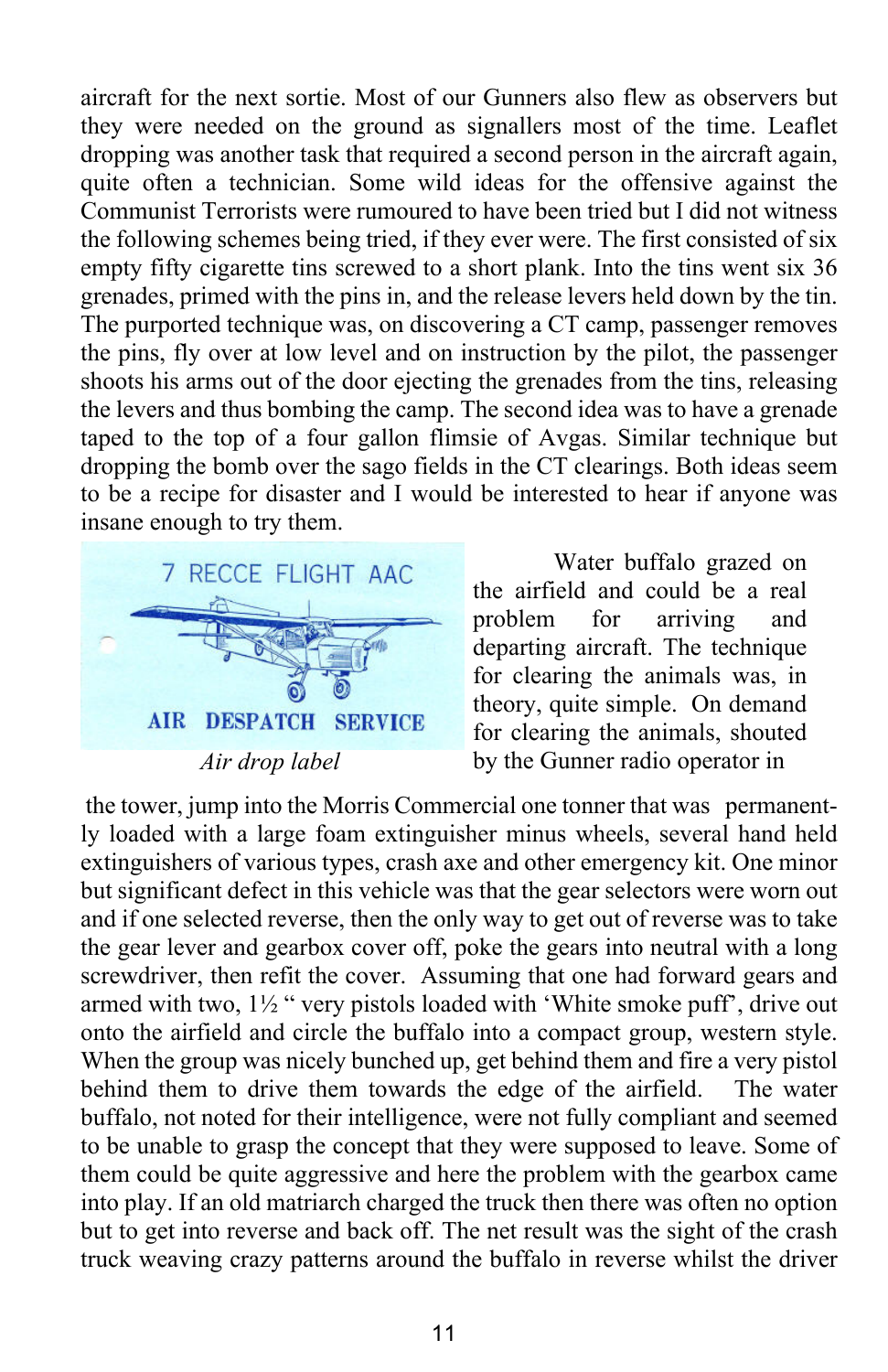tried to keep one eye on the charging matriarch and the other eye looking over his shoulder to locate the herd and fire off his very pistol. On one occasion I enhanced the picture by hitting a small ditch, in reverse, bouncing all the fire extinguisher in the air and setting most of them off. Naturally, the Tiffie elected me as the person to refill the extinguishers, a very smelly job due to the oxblood used in the foam.

 All the avgas was delivered to the fight in four gallon 'flimsie' cans. As the cans were supposed to be non reusable, a local market was found for them and the resultant monies paid into flight funds. The cans only had a local value if they were in good condition and only had one hole in the top. The funds usually paid for the drinks at farewell parties and a Selangor pewter mug for the departee. The RAOC realised that they were missing out and asked for the flimsies to be returned. In the interests of economics, we lined the flimsies up on the airfield and drove a three tonner over them to flatten them and so were able to load more into the truck. The next message from the RAOC was that they didn't want any more returning.

Taiping town housed a large notorious prison, which is still there today. The towns only two redeeming features that I can recall were, first, The Paris Hotel Bar where, a certain short statured Tiffie and I were at the bar, somewhat worse for wear, surrounded by Aussies who all seemed to be seven feet tall and the Tiffie saying, in a loud voice, 'Can you hear their chains rattling?' Immediate strategic withdrawal implemented The second being the road up to Maxwell Hill, the oldest hill station in Malaya. Alas The Paris Hotel is long gone but the Maxwell Hill bungalows are still there. They are no longer a government establishment. They have all been sold off to local entrepreneurs and are in a very poor state. My wife and I went up to Maxwell hill a few years ago, the tale of that disastrous visit I will recount at a later date.

 As the emergency wound down, more exercises and training were undertaken. The flight would be detached to support the brigade exercises near the East Coast. We would drive as far south as Bentong to cross the central mountain range, overnighting at the disused airfield at Bentong. The drive took us over the Bentong Gap, the road over which has a section of about forty miles with roughly thirty hairpin bends to the mile, through spectacular primary jungle. A favourite stopping place for a brew up and to top up the vehicles was the Government Rest House at the top of the gap. It is still there to this day and is largely unchanged. It was very close to here that Spencer Chapman made his base camp when he stayed behind during the Japanese occupation. On the second day we would drive on to Kuantan and further up the coast, crossing the small rivers by crude ferries. The second night was usually spent at Kampong Kijal, a delightful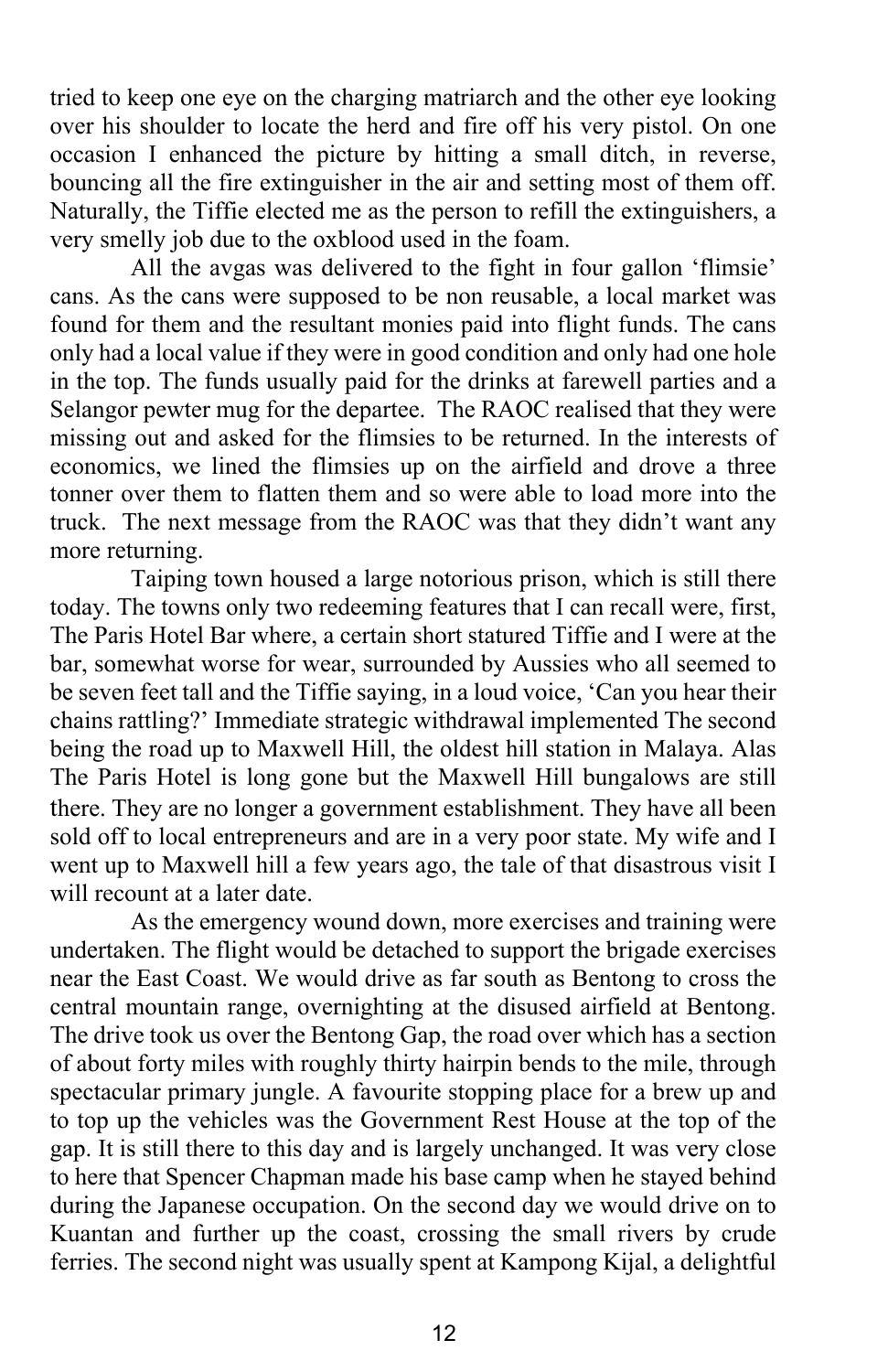spot close to the beach with enough space between the palm trees to land an Auster. Today the whole area is five star hotels. There was a simple formula for selecting an airstrip. It involved driving the proposed strip at forty miles per hour and allowing so many yards extra for every foot of estimated height of obstruction on the approaches, I have forgotten the exact formula but I do remember the occasion when one of the techs selected the strip but managed to apply the formula in reverse, allowing one extra foot of strip for each extra yard of obstruction. The net result was a pilot landing and almost running into the trees. The aircraft was recovered by removing the mainplanes and being towed out to the nearest stretch of clear straight road before being reassembled and flying off. It was not unusual for a stretch of road to be blocked off and used as a temporary airstrip.

 In those days, the OC could test ones driving abilities and issue the 'Pink Slip', which was sent off and thus gained a full driving licence. I had been nagging the OC to give me a driving test. Having gained just about all my driving experience chasing water buffalo on the airfield and therefore considered myself competent to drive anything anywhere. I had been sent on a detachment to the east coast with one pilot, one driver signaller and one aircraft when the driver, on the last day of the detachment, was bitten by a snake. The pilot told me to drive the Landrover and trailer back to Taiping whilst he flew the driver out to hospital. I told him that I had no licence and not very much experience, to which he replied ' You will have by the time you get back.' I safely negotiated the three hundred miles back, over several ferries and the Bentong pass. Two days later the OC asked me to drive him to the Officers' Mess and then back to the airfield. On arrival at the airfield he presented me with my 'pink slip', I'd just passed my driving test.

 There were times when the devil made work for idle hands. On one occasion when all the aircraft were flying, the Tiffie had gone off to the mess for lunch and the duty crew were just passing time waiting for the aircraft to return when one of the techs discovered that the twelve bore Auster starter cartridges fitted into the jack handle. He clamped the handle into the vice and inserted a cartridge. Then, with very little thought as to the consequences, gave the cartridge a clout with his trusty hammer. The contents of the cartridge ignited, flying out of the other end of the handle and across the compound towards the open brick construction avgas store. Had it gone another few feet, six thousand gallons of avgas would have ignited.

 Our time at Taiping came to an end when the brigade moved south to Terendak near Malacca and the flight moved to Noble Field en route to Kluang but that is a story for another day.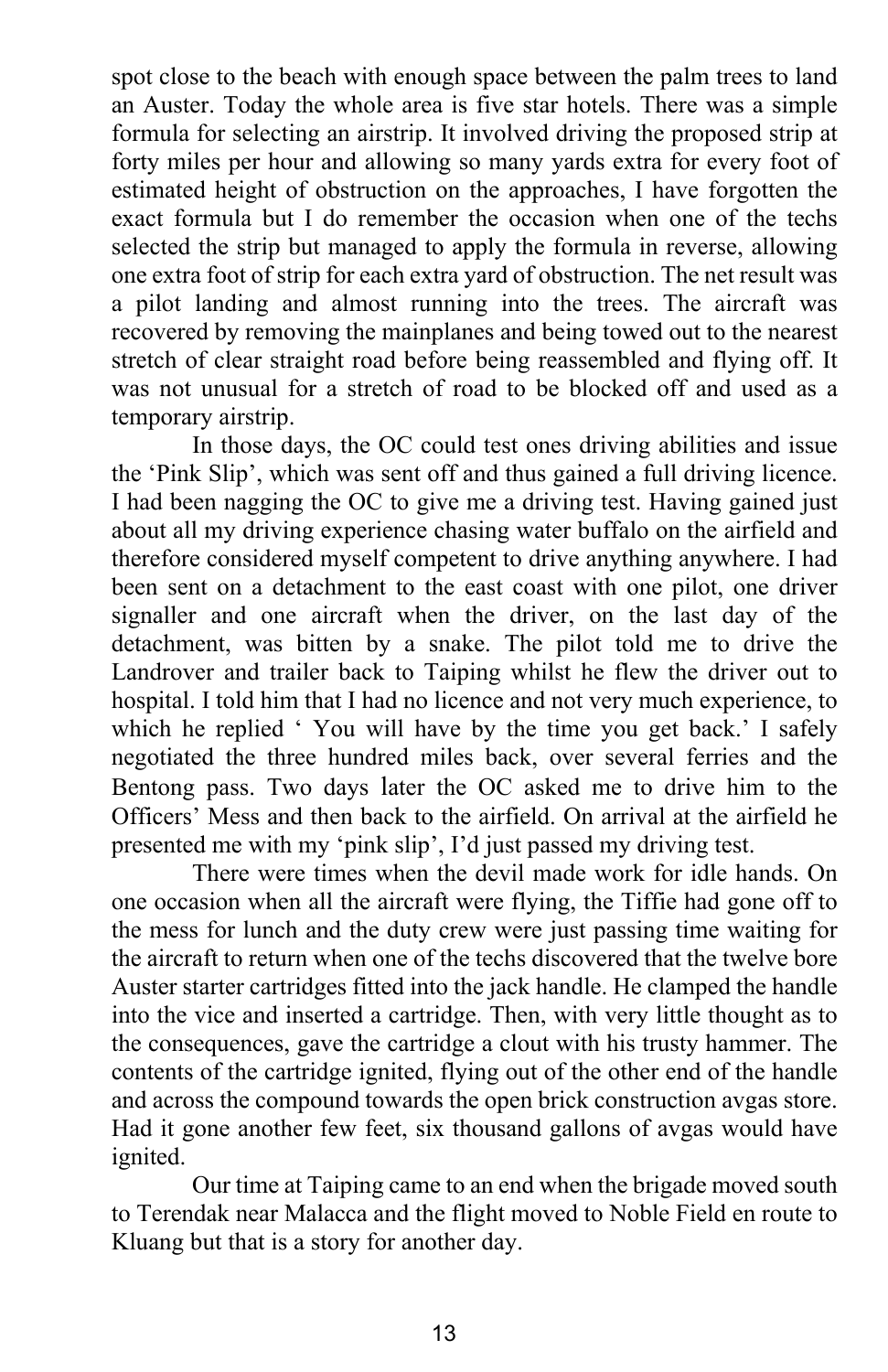### **"JOINING THE COLOURS" by Ted Maslen-Jones**

I had left school at the end of the autumn term 1938, just a few weeks after my 18<sup>th</sup> birthday. Had things been straightforward, I would have spent the next nine months preparing to take my place at Brasenose College, Oxford, the following autumn.

 My father, who had served throughout the First World War, felt different. He was already convinced that there would be war in Europe before very long. Therefore he counselled me to acquire skills that might become helpful in such an event. One of these was the ability to ride a motorcycle. He used his influence with the Wolverhampton Fire Service, and before long I became a despatch rider for them. I also enrolled with one of the local Territorial units. This was known as the 'Dudley Battery', which was part of the 119<sup>th</sup> Field Regiment, Royal Artillery. In effect I had volunteered!

 As the year 1939 progressed the threat of war increased and in August we went on what turned out to be our last family holiday. We spent three wonderful weeks in Conimara, on the west coast of Ireland. The timing was such that on our return home, we landed at Liverpool at the precise moment when Neville Chamberlain announced that war had been declared. Needless to say this cast a deep shadow over the rest of our journey. A great deal of meditation by both my parents and my two brothers. The silence was not often broken.

 On returning home I found that my application to join 119th Field Regiment as a commissioned officer proved unacceptable following a decision by the Government that all officers would in future join the Ranks and subsequently undergo training at one of the newly formed Officer Training Units (OCTU's). Consequently at the end of September, I went up to Oxford and awaited Call up. It was not long coming, and I returned home on the 16<sup>th</sup> October with instructions to report to the Royal Artillery Depot at Kimmel Park, North Wales.

 My mother dutifully and with great care, packed a suitcase for me. Together with my father we proceeded to Wolverhampton 'High Level' Station, unfortunately my train was due to leave from 'Low Level' Station, which resulted in our arriving just in time to see it pulling out! The determination with which my father drove us to Stafford in order to catch up with it was a characteristic well known to all that knew him. He was, of course, successful and I bid farewell to my parents on Stafford Station with a high degree of trepidation as to what the future held for me.

 I changed trains at Crewe and arrived at Rhyl Station in the mid afternoon. As I stepped out on to what was in fact the 'up' platform it appeared that I was to be the only person to leave the train. I stood in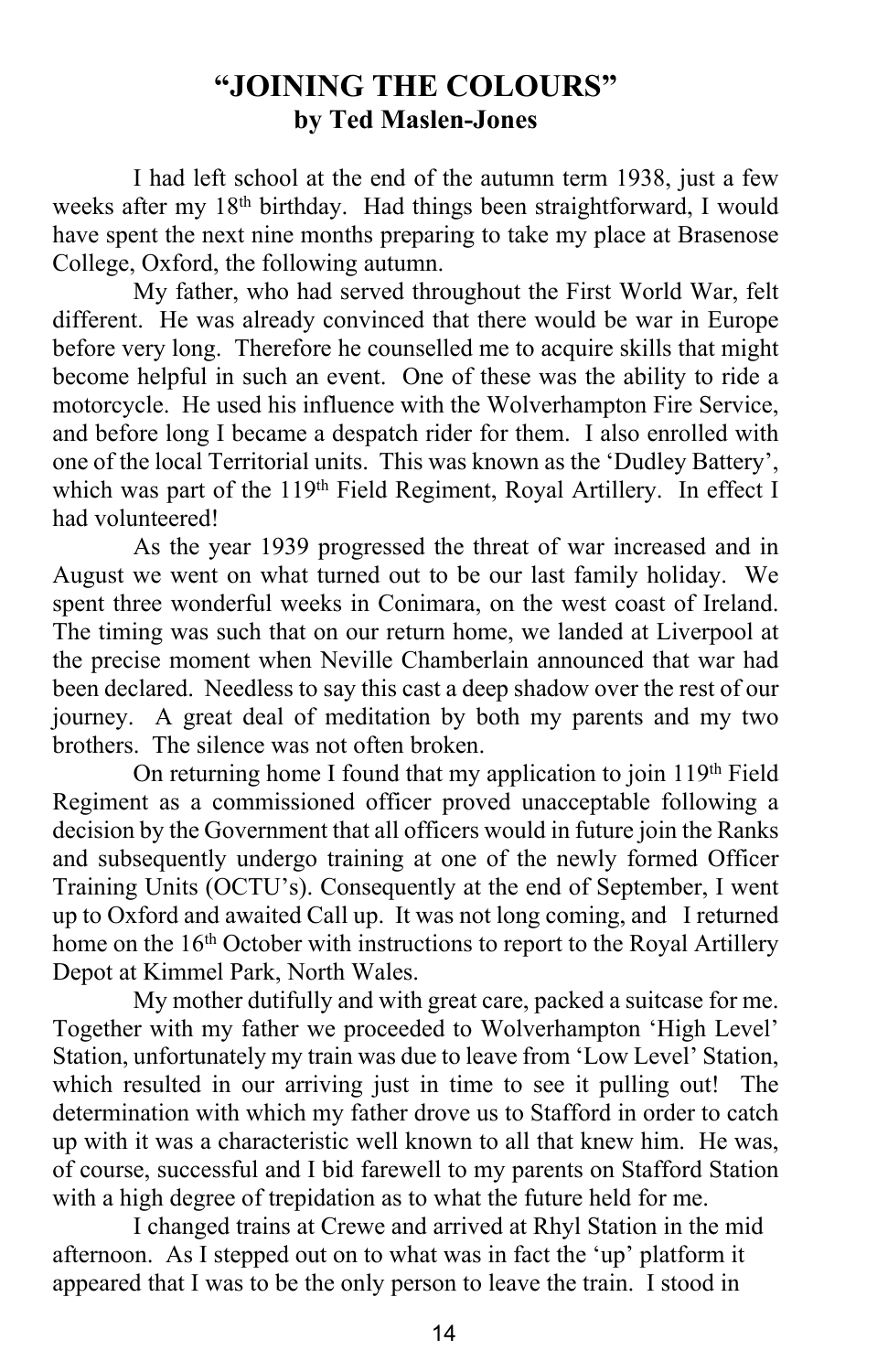contemplation for a moment or so until I heard, for the very first time, the cry of an Army Sergeant. "All those for Kimmel Park over 'ere" With some relief I grabbed my suitcase and crossed the bridge to the 'down' platform. As I descended the steps I saw below a line of a dozen or so men with what appeared to be brown paper parcels under their arms. In front of them the Sergeant was pacing up and down. As he caught sight of me, he exploded once more. "'ullo, 'ullo, what 'ave we 'ere?" and as I dragged my suitcase down the steps, "I think we 'ave got one who 'as come to stay!"

939738 Gunner Maslen-Jones E. had Joined the Colours.

 The recruits that I had joined had all come from the Valleys of South Wales, as had the majority of the others in my unit. It was to be an educational six weeks before I was posted to 123 OCTU at Catterick. A steep learning curve in how to survive in a barrack room! By far the most enjoyable time was in the NAAFI, or the local pub, when the evening turned into song. Without exception, these men all had great voices and they loved singing. I derived huge pleasure from joining them. It is one of those memories that do not fade.

 One other recollection is that Pay Parades were always on a Friday. Each time I attended during those six weeks as a Gunner I was handed a Ten Shilling note (50p).

*Ted Maslen-Jones was commissioned 134644 2/Lt in the Royal Artillery on 5/7/40. He was posted to 119 Field Regiment Royal Artillery in Northern Ireland. He spent 25 months there, before volunteering to be trained as a Pilot for the newly formed Air Observation Post Squadrons. He was posted to 656 Air OP Squadron in February 1943 and they sailed for the Far East in August that year. 656 was the only Squadron to be sent to the Far East. It supported the 14th Army throughout the Burma Campaign and the reoccupation of Malaya. The story is told in his book "Fire by Order"*

 *He returned to complete his course at Oxford in March 1946.*

\*\*\*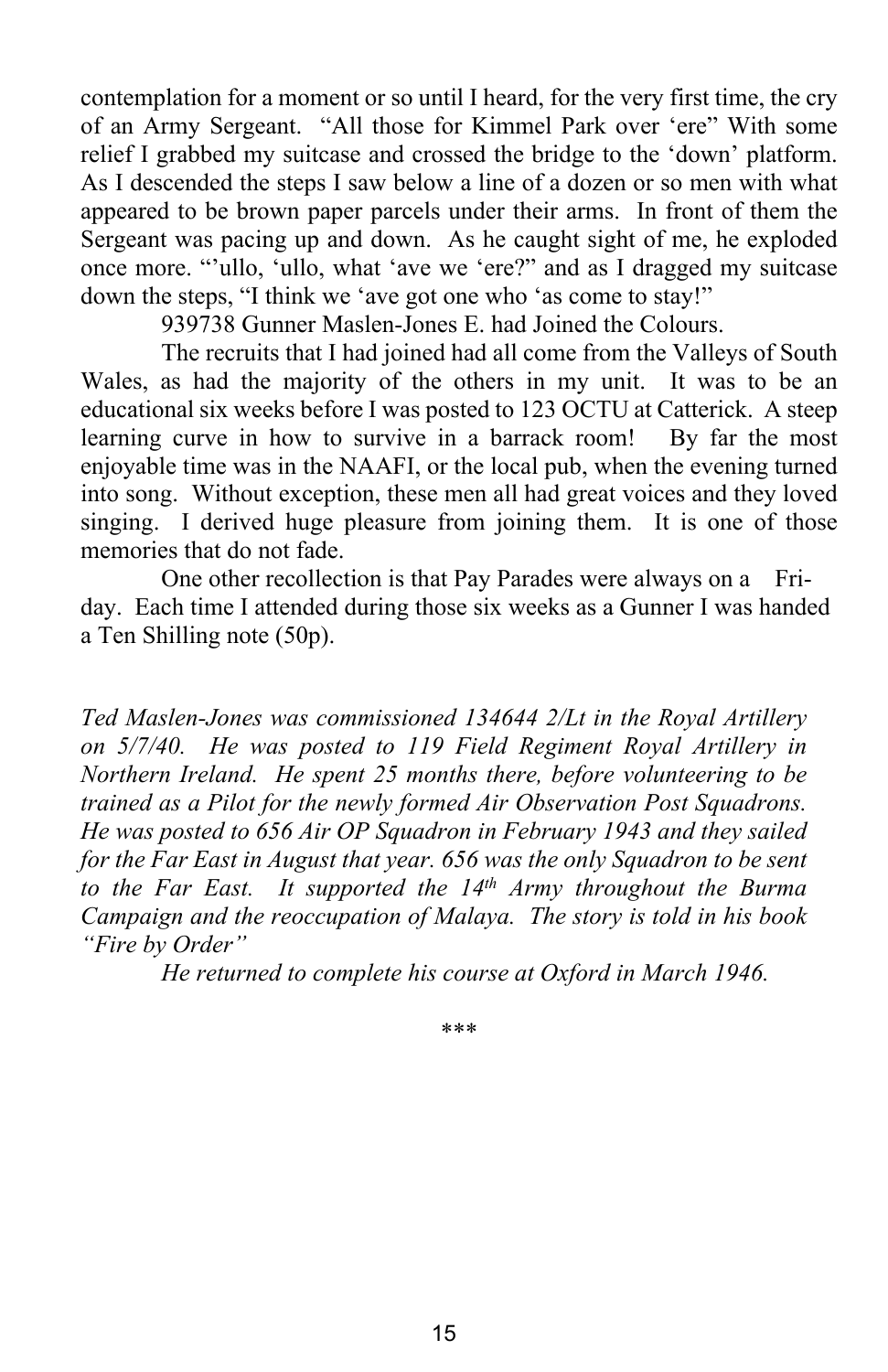# **AUSTER Mk 9 - MONOLOGUE by L.A. Leetham**

, Now I'll tell you a tale about Rearsby, where folk who make Austers reside They were tired of the moans about 6's, so to make a new type they applied. They showed all the brass hats what could be, with a privately built model 'S' And said if boffins would stay in t' office they'd keep clear of Mark 6 sort of mess.

Now Army were really delighted, and contract was written and scanned, But Ministry said 'Cum Cum lads - tha knows this must be planned!' The Army today's not on rations - of steak, cake and ale there's a glut From private up t' Marshal they're fatter - widen the fuselage by a foot! Riding with backs to the engine makes some chaps poorly 'tis found Lets do the job right and proper - make the back facing seat to turn round.

Also if pilot was from "Artillairy" and used to a saddle on t' horse And wanted to change his seating- he'd have to dismount first of course! So that's how we'll have seat mechanism- simple and awkward- no pranks And if Brown jobs kick up a clatter we'll bung 'em all back into tanks So designer got out his rubber,and wiping the tears from his eyes Walked slooooowly back to his office and worked out a neat compromise

First one was built quite quickly, by welder and fitter type bods, Then smartly 'twere taken to pieces, and rebuilt more slowly, plus mods! 'Cos stressmen had heard about Army - how they were mad keen, and strips rough. The contract of the contract of the contract of the contract of the contract of the contract of the contract of the contract of the contract of the contract of the contract of the contract of the contract of the con

"Steel's safest for they" the lads muttered, and added tons and tons of t' stuff.

At same time Bombardier crowd were ordered 'make engine work on M. T. sort of stuff'.

So they did and fifteen of the horses went off in an 'L' of an 'uff Performance chaps tried to coax figures to where they were at the start, But with gills, fins and strakes also added it fair broke the poor laddies' hearts.

At last to Malaya went first lot ('twere furthest away from supplies) And with them they had to send some clot - so chose' ruddy nuisance that flies'

Troubles have often vexed us - but live and let live is the rule! We know now about ambient temperature if we hadn't learnt it at school. I am not quite sure how you will like them, but on one point I must say I'm proud

That I've met the ones to fly the 9's to it's limits, for 656 is that crowd.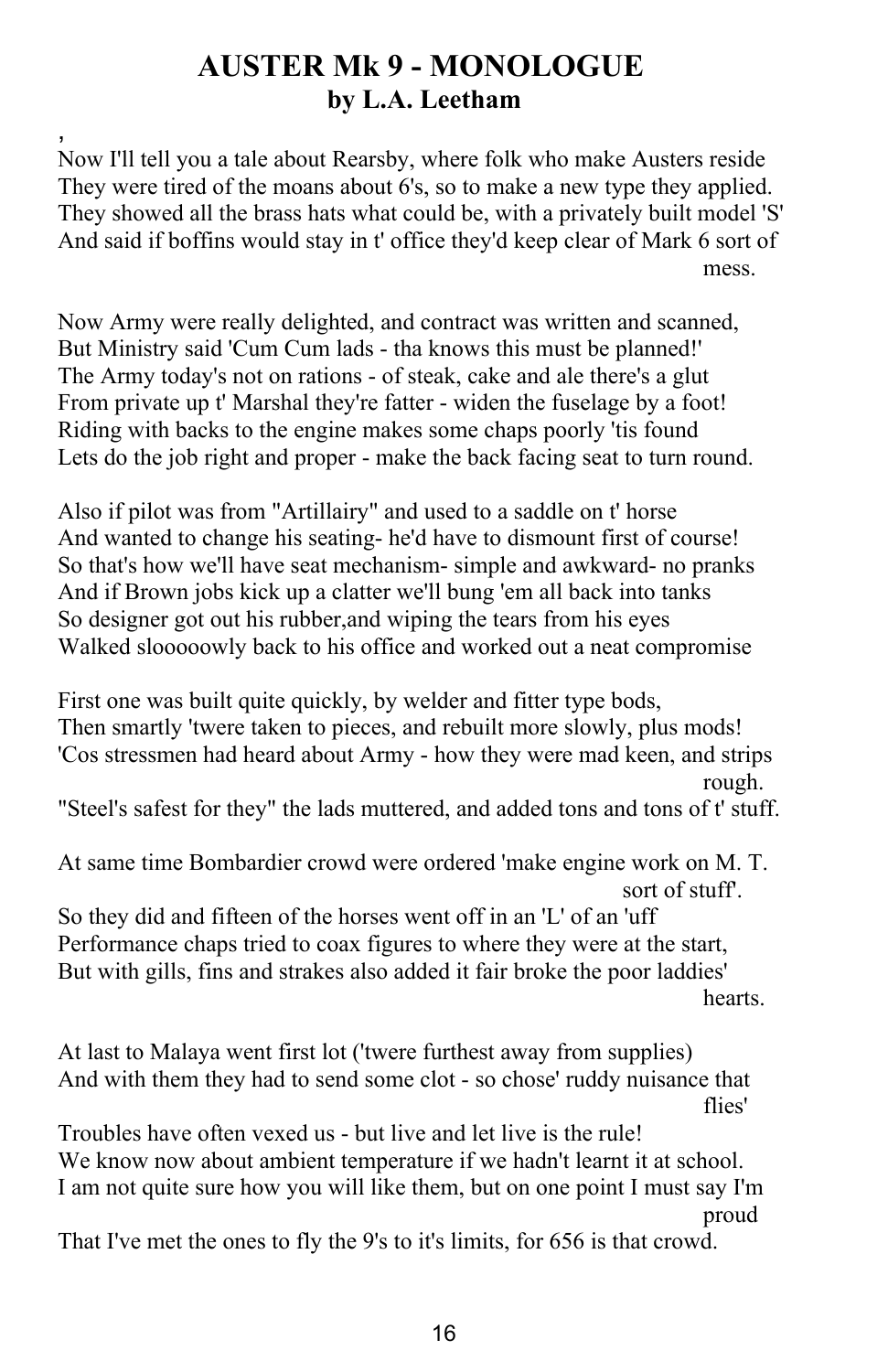### **Submitted by Alfred Howard in response to the article from Ernest Smith (Spring Newsletter 2005)**

I was very happy to receive the last newsletter, and with the article from Ernest Smith, it brought back happy and hard memories of our participation in the Burma campaign, and I wish to add a few memories to continue from our departure from the Arakan.

I remember very well the bombing and strafing machine gun fire at the bridge. We had been ordered out and were told to drive up to Assam and Manipur in the region of Dimapur, Imphal and Kohima. The enemy had attacked in force and we had to do our part in stopping them from breaking out into India. We stayed there until the monsoon started and then had to leave. My friend Derrick Beard and a few others left to travel by boat on the Bramaputra River that took us down to Calcutta and our final destination, Ranchi in Bihar Province. Derrick and I were the first RA to join the Squadron at Bury St. Edmunds, and we had spent two weeks at the Taylor craft factory in Leicester and we had to work on construction of the planes from start to finish.

At Ranchi, there was a modification change to the 'Wings', that the ribs were to be reinforced, as many cracks were found.

After many weeks of work, we were told that we were going for a rest to a hill station, a place called Musoori, North of New Delhi, and just in the foothills of the Himalayas. At eight thousand feet, it was high enough, as it was very cold at night.

Upon returning to Ranchi, we were both promoted, I was sent to 'C' Flight and he went to 'A' or 'B' Flight, I am not sure which one.

I ended up back in the Arakan again, the enemy was everywhere, so it meant that everybody was at a stand to, at dawn and dusk and plus guard duty. It was very trying. I had to get one of the planes ready for a dawn sortie. I detailed two of the crew to do an inspection, and instructed the engine mechanic to get into the cockpit and make sure the switches were off and I would turn the prop. I put my right hand on the prop and just started to turn when it fired. It cut across my hand and my fingers were just hanging on and I was in extreme pain.

I was taken by the plane to a casualty clearing station, where I was operated on and placed in a plaster cast.

One of the aircraft landed on the beach everyday and brought me news and reports. On one occasion, one of the planes came in and I was told that this was the last trip, as they had been ordered to join in the landing on Ramree Island.

I said I would speak to the Medical Officer, and I told him that I would like to leave, to which he replied that it was OK, but I should check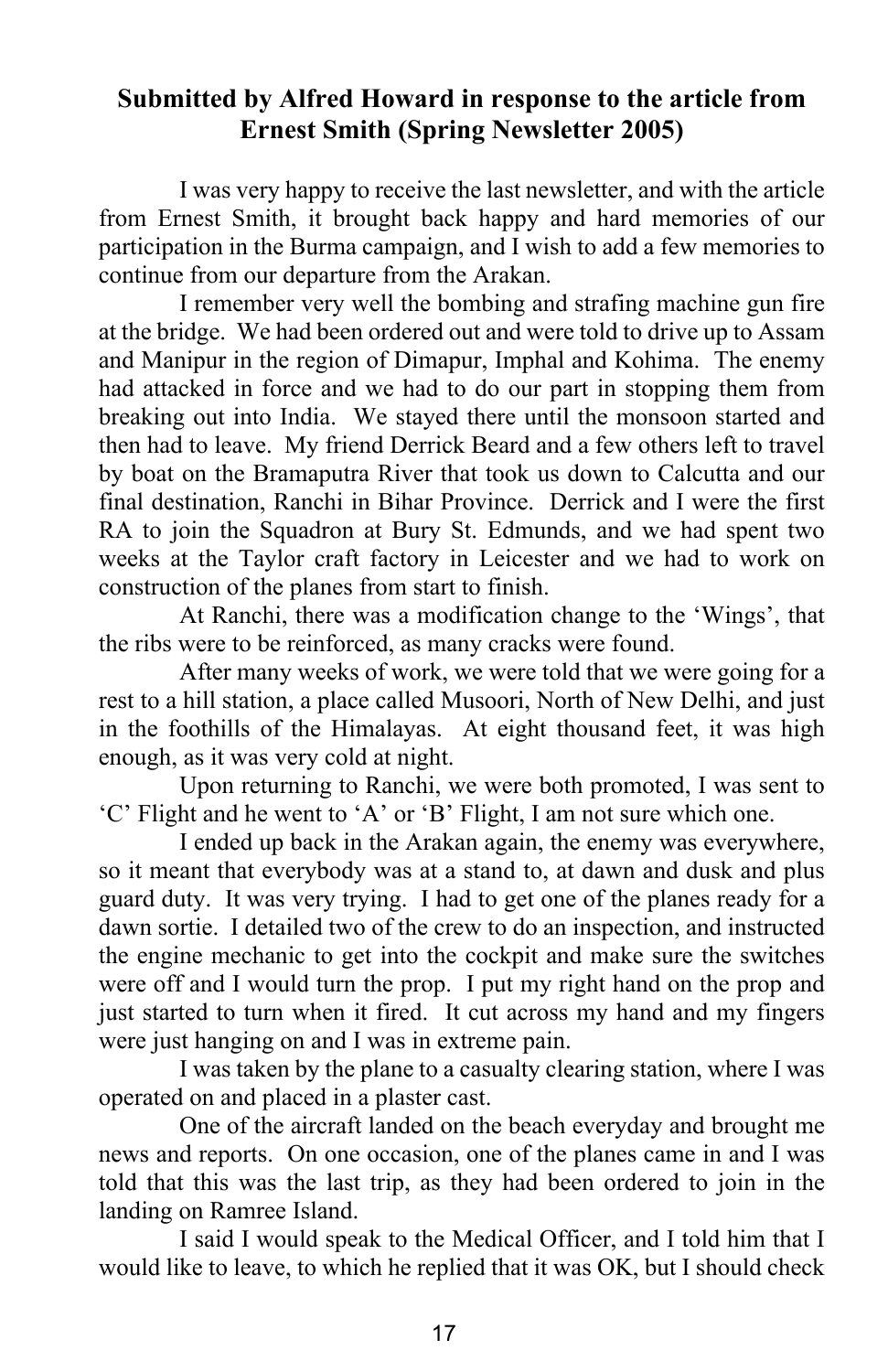into the C.C.S. that would overpass them when all was clear and I would have to report there.

We flew into Ragabil and from there we loaded everything onto a Landing Ship Tank and set sail.

We landed with the planes on the trailers. The first crew off, drove up the beach. There was a small bridge over a dried up stream. The Pilot got off the jeep and called for the others to drive over. As soon as they hit the bridge, there was a tremendous explosion and everything was blown into the air. It was with great sadness that we lost three of our men. There was not a dry eye amongst all of us.

After being there a number of weeks I was notified that a C.C.S. had landed and I was to report in, so they could remove my cast. When I arrived I reported to a Major Crawford, who was the same doctor who took care of Rex Boys – a small world. The doctor removed the plaster and told me it was not good and that he would have to operate again. He did so and put another cast on. After a number of weeks I returned to remove the cast. He informed me that it did not work out and I would have to leave on a hospital boat that would be there the next day. I left on the boat, stopped at Akyab and then went to Chittagong in Bengal and reported into a RAF field hospital.

I went through many tests and then was told nothing could be done for me and I was to be sent back to the UK.

We left Bombay and were listed as invalids and we stopped at the middle of the Suez Canal on VE Day.

On arriving back, I went to hospitals and medical rehab and was based at Brize Norton RAF Research and Development in the engineering office where I stayed until my release in October 1946. I returned to finish school and left in 1948, for Montreal, Canada, where I have lived with all my family, ever since.

I have returned to the UK many times for business and reunions. I stayed with Derrick Beard and Nobby Clark, and Derrick and Joan spent some time with us in our winter home in Florida, and Nobby and Claire stopped at our place in Montreal.

Great people, we miss them all.

\*\*\*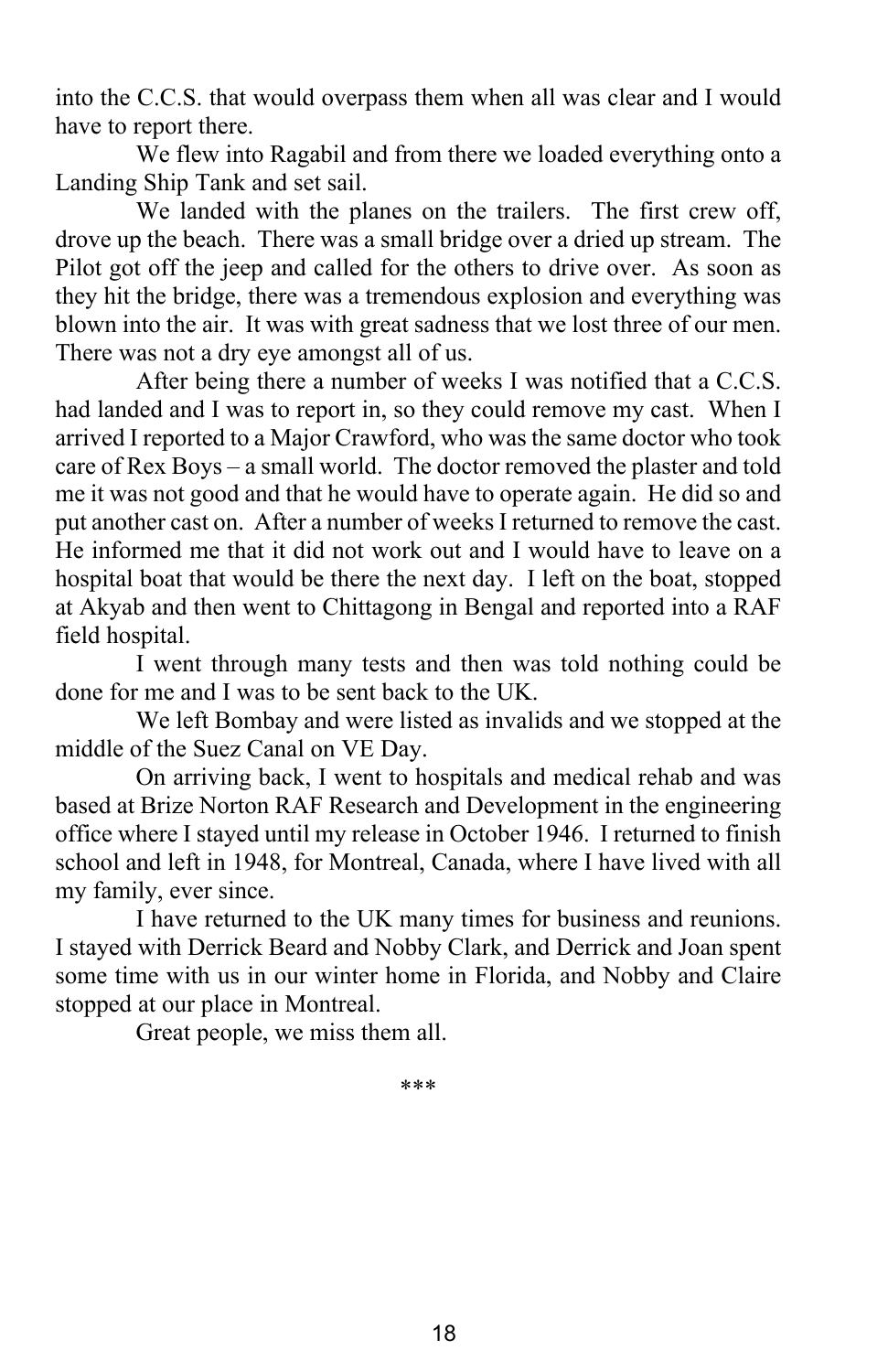### **In search of Fort George**

A journey to Korea - Summer 1992 - by Peter Harris

By the time I turned forty, (a few years ago now,) I realised that I was becoming increasingly preoccupied by the loss of my father. It is something I have difficulty in explaining. At the time of his death he had been overseas for six months, a long enough period in my four year old time scale for me not to be unduly upset at his loss. There was no funeral to mark his passing and for quite a while I recall half expecting him to turn up one day just like the father in E.A.Nesbit's 'The Railway Children', which was being serialised on children's television only a few years after we had moved up to Newmarket in 1955. For my brother it was quite different. He was eight and had just gone away to school in Worcester. He describes his sense of loss quite simply, "I lost my hero."

I think I remember him well, although with the passage of time my memories have become overlayed with stories and other peoples recollections. I certainly continued to feel his presence very strongly. My mother kept a hand coloured portrait of him above the mantelpiece in the living room - the last photograph taken of him - sitting on an old aircraft seat outside an army mess tent against a barren hillscape. From time to time there would be visits from old army friends.

The end of WW11 left my father, at the age of 28, an extremely experienced army officer. He was a Major in the Royal Horse Artillery, with an MC to his credit having seen service in Greece and the battle for Crete, North Africa including Tobruk and El Alamein and, following the D Day landings and Normandy campaign. With the war's end he tried to rejoin the Hong Kong and Shanghai Bank, but in those days the bank's somewhat archaic *Maj. W.G.Harris*



rules prevented him from doing so as he was now married. So he applied for a regular commission with the Gunners, and became a gunnery instructor at Larkhill. He was posted to the Gunnery School at Deolali in India for a while, returning just after Partition. By 1951 he was in search of new adventures and decided to learn to fly. So early the next year, he found himself at the RAF Light Aircraft School across the plain at Middle Wallop.

I was then only three but well remember his regular low passes over our house in Fargo Road "bombing" us with messages from the cockpit of a Tiger Moth, an aircraft for which I have to this day retained a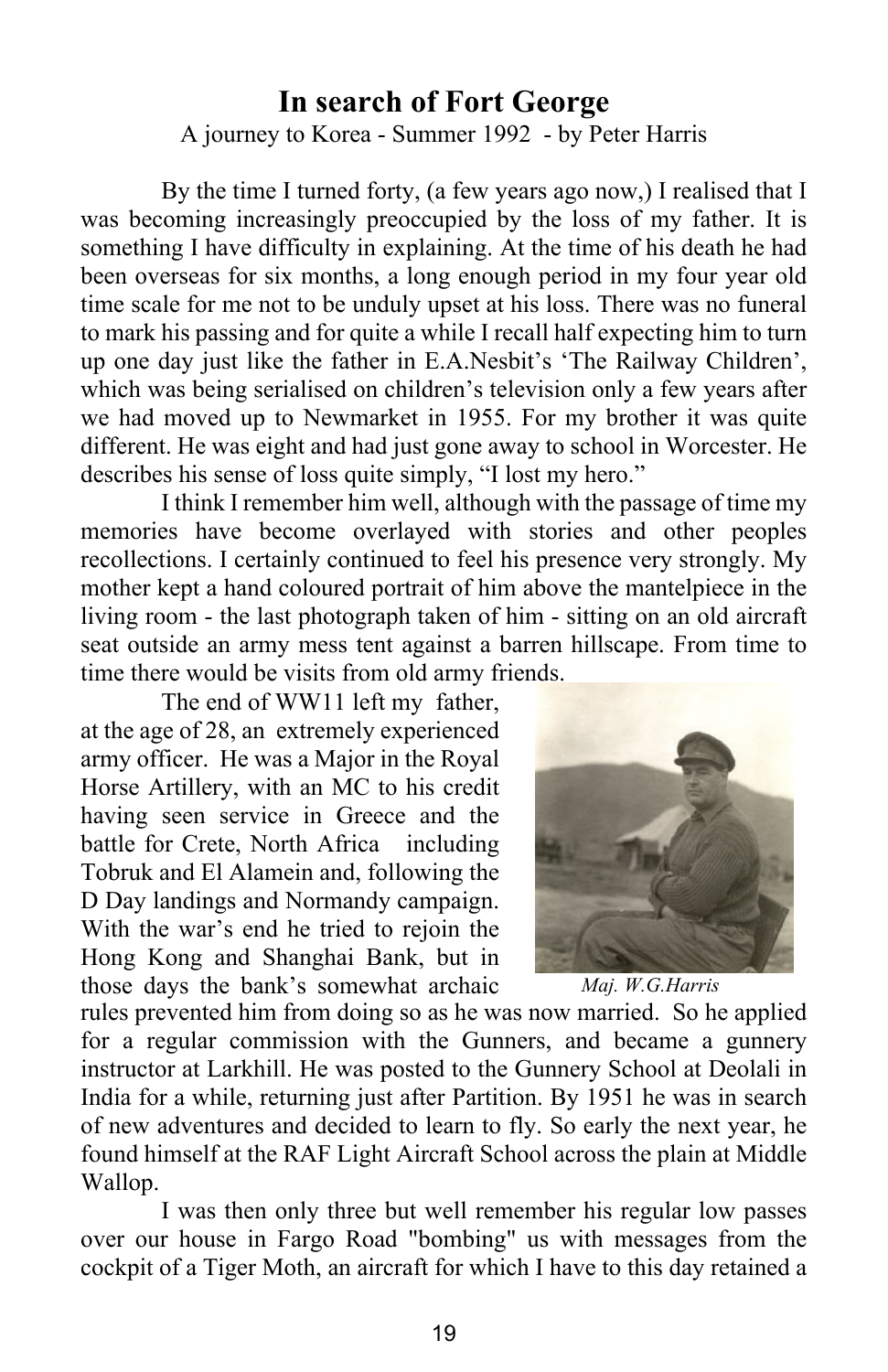very soft spot. He progressed to Auster Mk V's in June and got his Air O.P. Flying Badge on 1st October 1952.

At the end of November with three years of his commission still to run he sailed for Kuala Lumpur to join 1907 Flight at Benta under the command of Major H.B."Warby" Warburton.

As with all of my father's overseas postings he wrote long letters home and took photographs, writing captions on the back. These he sent back home for my mother to make up into the albums which we still have.

According to his letters he had a pretty good time at Benta despite a rather unfortunate landing in which he wrote off a propeller, an incident Warby dismissed in a wonderful letter he wrote to me shortly before his death a few years ago.

 My father left Benta just four months later on 16th March 1953 flying to Kai Tak airport, Hong Kong where amongst other things



 *Target practice at Benta – Warby & Don Browne* he made time to visit the

grave in the Happy Valley Cemetery of my mother's brother Tony, who had died at the age of five of dengue fever in 1924. At the end of this brief interlude he flew on in a Dakota to Seoul via Okinawa to take over command of 1903 Independent Air Observation Post, and 1913 Light Liaison Flights - 656 Squadron from Major C.J. Hailes in the last few days of March 1953.By this time the war in Korea had pretty much reached stalemate. There was still sporadic activity around the 38th Parallel though and 1903 was kept on its toes making regular, though for the most part uneventful, sorties. The one exception, however, which had a profound effect upon everyone in the flight, was the death of Leading Aircraftman L.A.C. Goodfield. In his last letter home my father recounted the episode. Goodfield had gone up with Major Ken Perkins on a regular sortie but on their way back experienced some engine trouble. They limped home but did not quite make the airstrip. They came down in the Imjin River swollen by winter floods and the aircraft flipped over onto its back. Ken Perkins managed to get clear but Goodfield got tangled up with some flotsam, was carried swiftly downstream and drowned.

June 2nd 1953, barely a fortnight later, was a day for celebration in the Messes. It was Coronation Day and news of Edmund Hilary and Sherpa Tensing's conquest of Everest was announced. My father, as C/O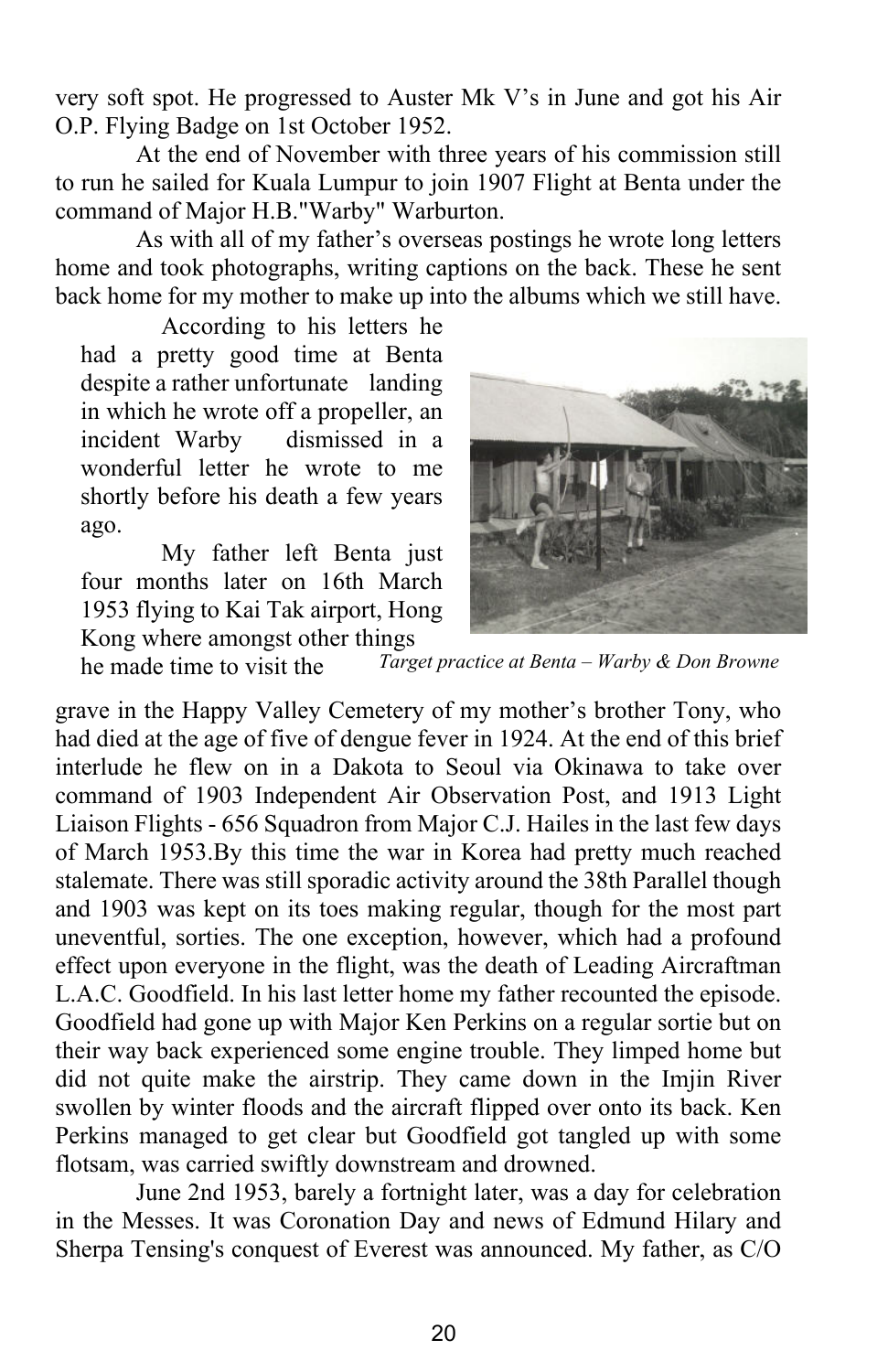was busy organising celebrations and, having got them underway in the Officers Mess, jumped into a jeep to drive round to the Sergeants' Mess to do likewise. This entailed crossing the airstrip. It is not altogether clear what happened but it seems that two American fighter aircraft came in over the strip waggling their wings. Whether my father thought this was some kind of acknowledgement of the celebrations going on we shall never know. It appears now that they were in fact trying to warn of the imminent approach of a badly damaged Thunderjet which had suffered a flame-out. Evidently upon touching down, the undercarriage, or what was left of it, collapsed and the aircraft slewed, careering off the runway and into the path of the jeep. It was completely destroyed and my father died instantly. He was 36. He too was buried in the Commonwealth Cemetery in Pusan.

Now (1992), with three weeks long-service leave from the BBC, and with my future wife's encouragement and my mother's blessing, I decided to go to Korea. My itinerary would include a few days in Bangkok and Hong Kong so I began to lay plans.

\* \* \* \* \* As well as his letters and campaign medals, my mother kept a number of photographs and documents: the notification of my father's death from the War Office, a hand written letter of condolences from 1903 Flight in Korea signed K.Perkins, photographs of my father's grave at Pusan, his Flight Logbook with a letter from Lionel Wheeler his C/O, a copy of the HAC News containing an Appreciation, and a four page typewritten appraisal written by my father of the Air O.P. operation in Malaya and its (un!) suitability as a training ground for pilots destined for Korea. Tucked into the Flight Logbook there was a "team photo" of the pilots and crew of 1903 Flight. My father had recorded the names of the pilots on the back.



*middle row:- Bill Nicholls, John Hoare, Ken Perkins, Self, Peter Rodwell, Mitty Tees, Don Browne*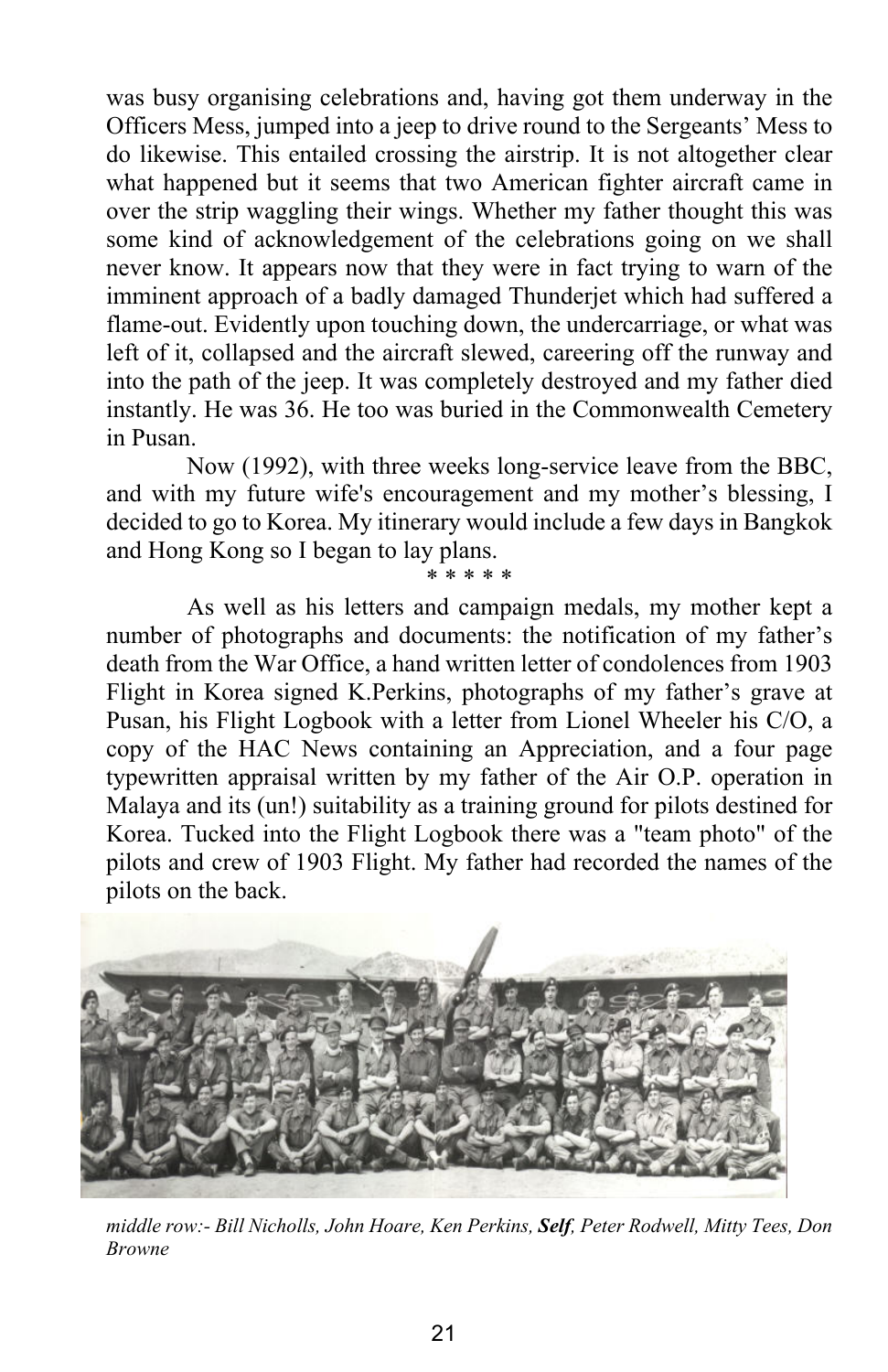Although the H.A.C. at Woolwich were most helpful in providing last known addresses most of my enquiries drew complete blanks. However, the day before I flew from Heathrow I received a reply from Ken Perkins. Recently retired as a full General and with a remarkable service career behind him, this much decorated Officer wrote to wish me well in my endeavour and generously enclosed a copy of his memoirs which included a whole chapter on Korea. I also visited the museum at Middle Wallop and discovered, with the help of the then curator Colonel Armitage, some useful photographs taken at Fort George in the early 50's one of which, a composite panorama, bore a six figure reference number in the caption. I remembered this as, from another file, he turned up a well thumbed map. We carefully unfolded it. The only recognisable feature was the river which wound this way and that over the page. It was clearly marked -"*Imjin-gang."*

On a large loop in the river, someone had drawn a thick black pencil line which had been highlighted in purple. The map reference on the photograph fitted exactly. We had located Fort George. Armed with copies of map and photograph I returned home realising just how close my journey might now take me.

I confess to making free use of the BBC (my employer), and the Bentley Drivers Club in respect of contacts. Being an international motoring club, the BDC has a world-wide network. So I wrote to Michael Thornhill, of the Hong Kong branch (there being no members in South Korea) with a brief explanation of the purpose of my visit. Two days later to my surprise, I received a phone call from him wondering if I would like an introduction to Brigadier Hammerbeck, the British Forces Liaison Officer in Hong Kong. I naturally accepted his offer and also his kind invitation to lunch at his club, the name of which I promptly forgot.

On arrival in Hong Kong I made immediate contact with Brigadier Hammerbeck at HMS Tamar and arranged to meet him two days later. Meanwhile I made for my lodgings which had been arranged through BBC World Service producer Mike Popham, with a chap called Jonathan Braude. He was a leader writer with the South China Morning Post and we had arranged to meet at his office at Quarry Bay. Before heading for his flat in the Mid Levels we went for a drink or two at the enormous polished mahogany bar in the opulent Edwardian splendour of the Foreign Correspondents Club. This building had once been the Ice House in the Colony's very early days but today, fittingly, it is where most of Hong Kong's journos and broadcasters can be found, out of hours and very often in them, chilling out. Later that evening over dinner we discussed my plans.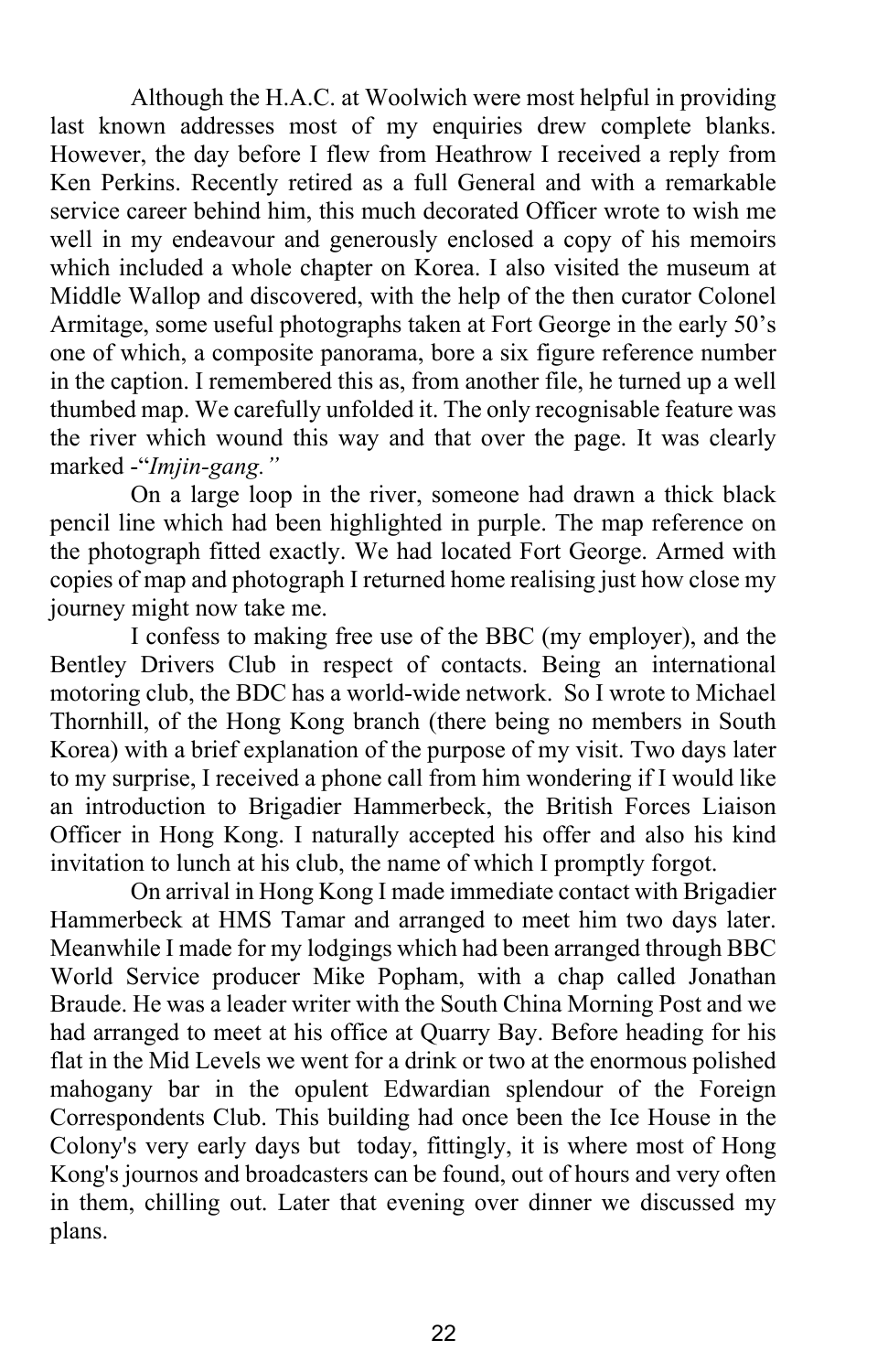"The Hong Kong Club" ??!!, he enquired with a slightly raised eyebrow as I told him of my lunch date the next day. "You realise that's the *Royal* Hong Kong Club..." I hadn't. "..I hope you've brought a jacket and tie."

Next morning I telephoned Michael Thompson to confirm our meeting but was told he had already left. I was given the club's phone number and spoke to a receptionist.

" . . . . . thank you Mr.Harris -" the voice said charmingly, "I will let the Chairman know." Jonathan's face was a picture.

"Crikey!" he exclaimed, "You've certainly landed on your feet!"

At HMS Tamar next morning Brigadier Hammerbeck was sceptical of my chances of finding Fort George but when I produced the map and the map reference, his manner changed altogether. "You've obviously done your homework," he remarked as he immediately picked up the phone to contact his opposite number in Seoul, Brigadier David Morgan. After the briefest of explanations he handed the phone to me.

Thus I found myself one week later standing by the statue of Korea's most celebrated naval hero Admiral Yi, on Seoul's principal thoroughfare at 7.am on Friday 11th September looking out for Major John Martin and his wife Pam who were to take me in their Land Rover first to Gloster Valley and the Imjin, and thence with luck to that six figure map reference.

All of Korea was out that day. Every vehicle imaginable, packed with people young and old, jammed the streets and main roads out of Seoul. For, unbeknownst to me, this was the great National festival of Chusok, the most important day in the Korean calendar for both North and South Koreans alike. It's the day when everyone visits the graves of their ancestors and not only were the roads full but every railway seat or berth and every plane seat has been reserved for months.

It took over five hours to make the 15 mile journey and although the new Gurkha recruits were still dutifully awaiting our scheduled 11 am arrival, the American party we were also supposed to meet on Castle Hill had pushed off.



 *Gloster Valley and the Imjin*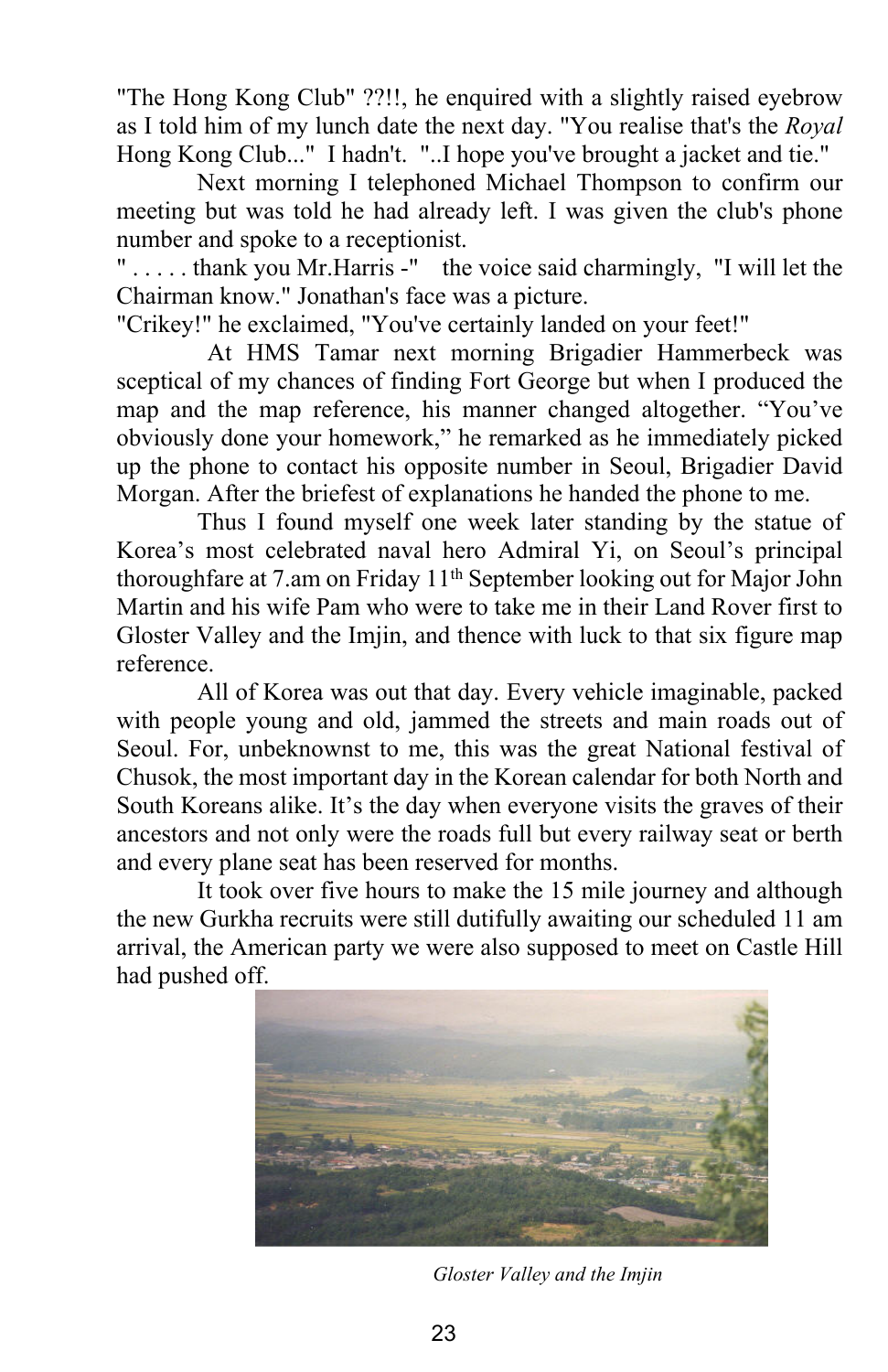One of John Martin's tasks as the new Liaison Officer was to give guided tours of the main battlefields of the Korean War and Castle Hill is the high point. This particular tour was something of a dress rehearsal as the Prince & Princess of Wales were due on an official visit the next month.

Gazing over this fertile green valley in the warmth of late summer it was hard to imagine the battle that raged back and forth over this hill. Such was the state of play over forty years later between North and South that Castle Hill was still honeycombed with observation posts, and gun emplacements, wired up and ready to go at a moment's notice. In fact every strategic point along the road back to Seoul was guarded, every bridge wired up with high explosive charges, in case.

With the lecture over the four of us boarded the Land Rover once again and headed up river to the little hamlet of Munak close to the Imjin and the site of Fort George airstrip. I tried to follow our progress on the map but nothing seemed quite what it should have been. The tension rose and we all fell silent as suddenly we bumped off the road and into what appeared to be a field of maize, and then - there we were, driving up the main runway of airstrip Fort George, home until July 1953 of 1903 Independent Air O.P.Flight, 656 Squadron, otherwise known as "Imjin Airways".

John stopped the car and said, " ...have a walk. Take your time...." but I could not answer. I just stumbled out onto the dusty deserted strip.



 It felt eerily unreal to be in the place where luck had run out on Coronation Day 1953

*Fort George airstrip today - main runway looking S.West*

 This is the place, for so long just imagined but now today a reality. Deserted, but still after fifty years recognisably an airstrip. We found whitened stones, arranged to form some kind of identification code which could seen clearly from the air. Half way up the runway a rope barrage had been strung across between two stout posts, along with some simple timber trestle barriers. Further exploration in the infield revealed the existence of earth embankments forming enclosures, presumably the remains of the blast revetments for the Austers.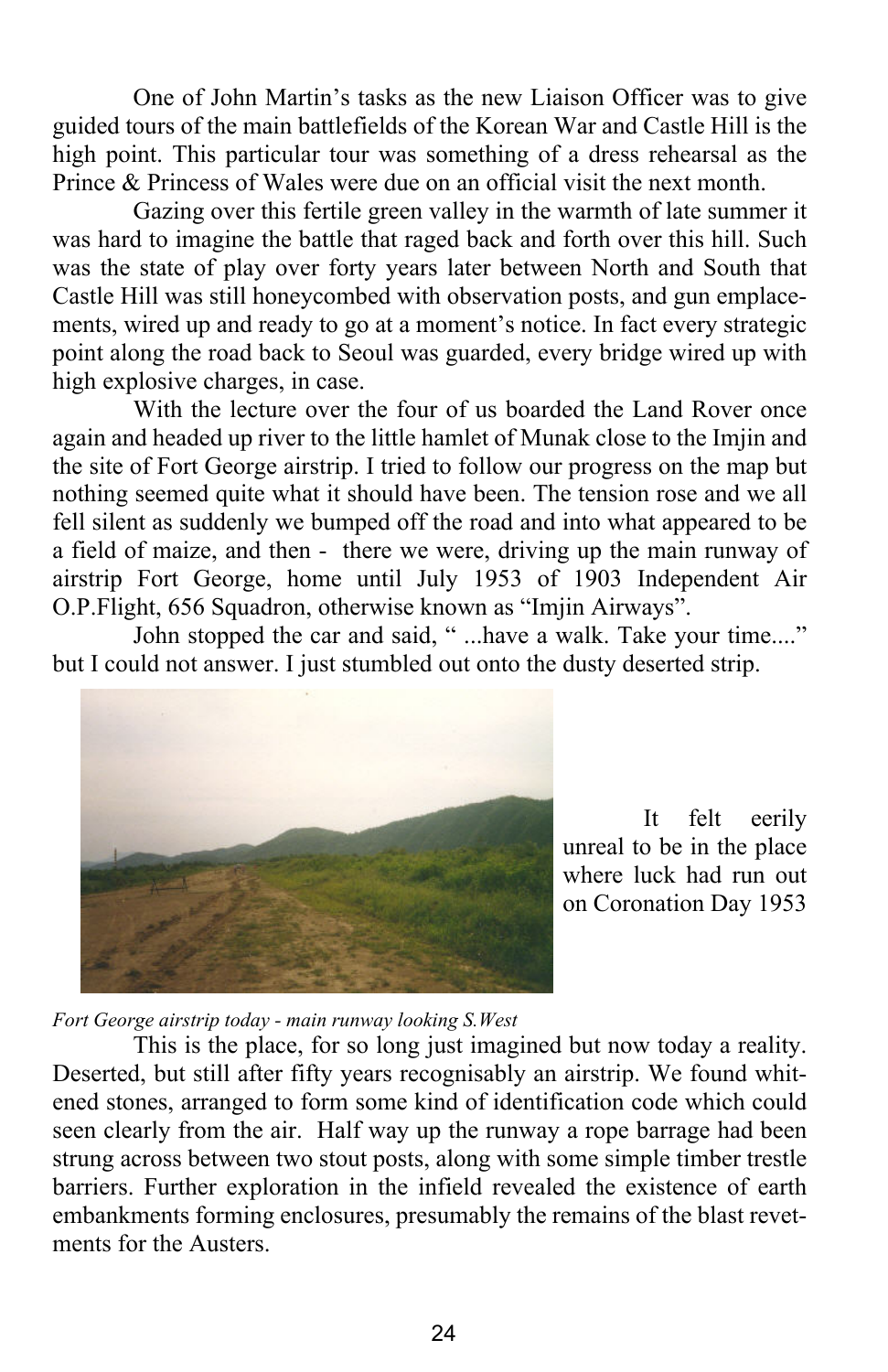

 I found the remains of an underground bunker perhaps an AA post, the timber lintel over its half buried entrance almost rotted through. I did not venture inside. John Martin discovered an old windsock in a remarkably well preserved state. Could this have dated back to the war? Who knows, but he generously gave it to me to bring home. Pam walked with me to the end of the runway with me desperately scanning the horizon hoping to pick out that line of hills so familiar from the "team photo" but they were now tree covered and nothing quite lined up. I contented myself with some shots of the strip itself.



John Martin produced a bottle of champagne and we drank a toast before heading into the village to look for "Pintail", the Bailey Bridge over the Imjin.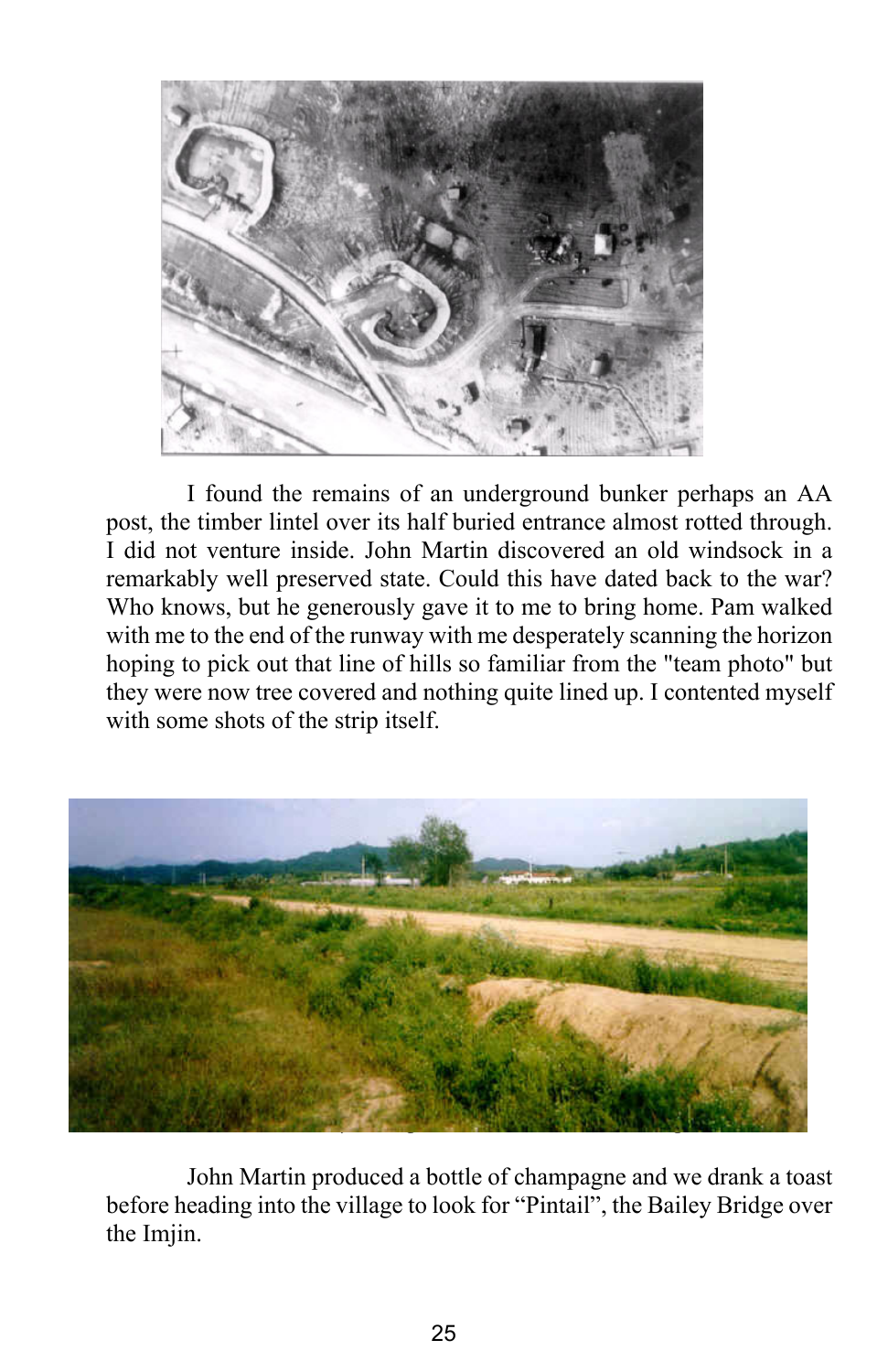In the village of Munak there was the rusting hull of a pontoon bridge by the roadside, a covered with red chilli peppers drying in the autumn sun. Of the bailey bridge however there was no trace. The road ended in a sandy clearing beside the river. There were two families camped out by the riverside and a couple of women doing their laundry. This must have been the place my father mentioned in his letters, where they used to come to relax and bathe. It must also be close to the place where LAC Goodfield had met his untimely end. It is a beautiful stretch of river and the late afternoon autumn sunlight is casting a deepening glow over the cliffs on the opposite bank. It was getting late and time to return to Seoul.

#### *It was only when studying my photographs some time after my return to England that I discovered quite how close I had been.*

*I was there in late summer but on closer inspection and allowing for a slightly different camera position, those green tree-covered hills in the background were unmistakably the self same hills. In the middle distance is evidence of a revetment wall, quite possibly the same revetment in which the "team photo"( page ) had been taken almost fifty years before, and on a subsequent visit to the Museum at Middle Wallop I managed to copy the panorama of Fort George I had glimpsed on my earlier visit.*



*my shot makes for interesting comparison*



A few days later I was due to travel south to Pusan to visit my father's grave in the United Nations Cemetery. I had earlier managed with great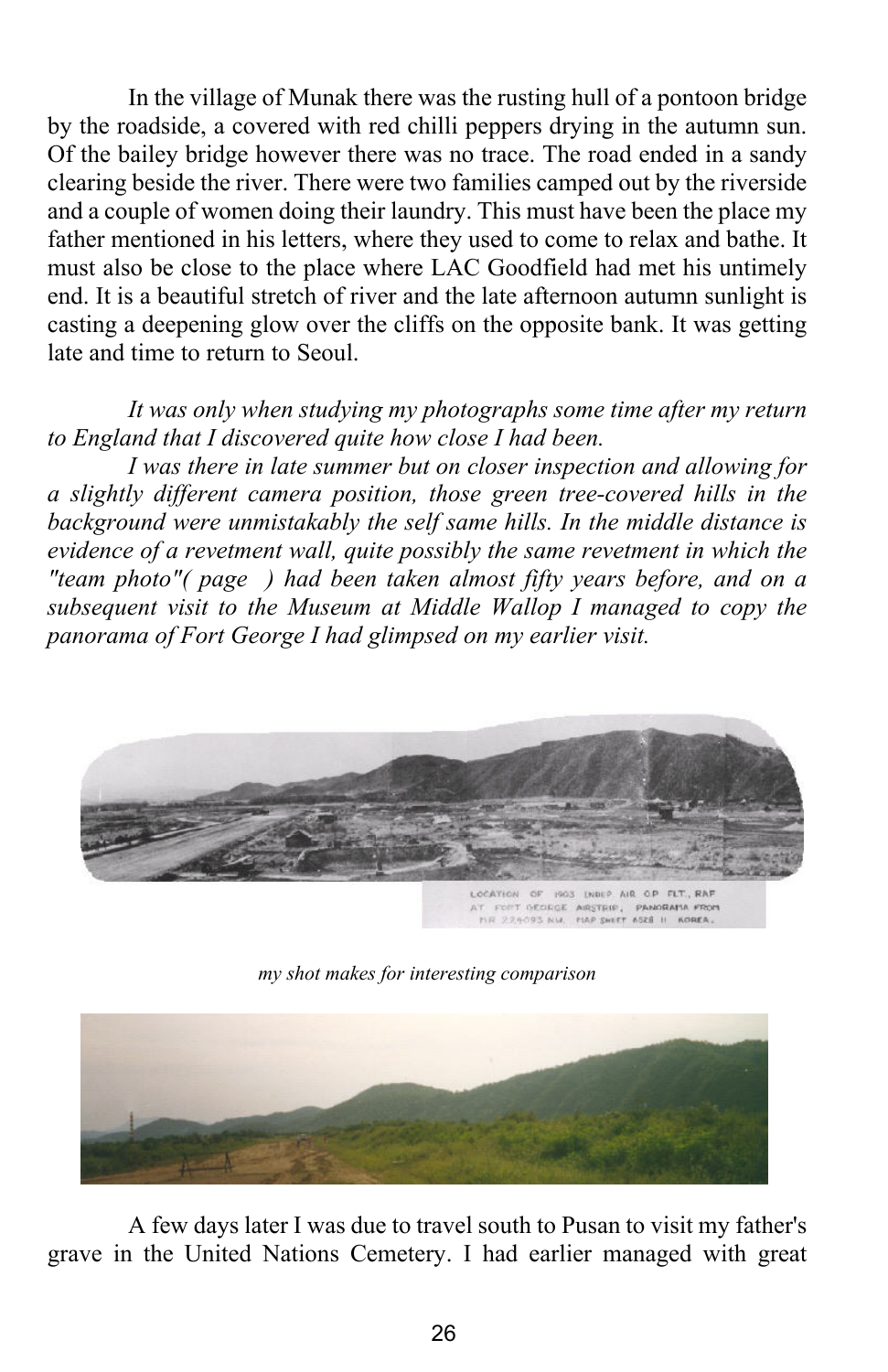difficulty to obtain a return ticket on the Seoul - Pusan sleeper express, and so found myself amid a throng of fellow travellers on the concourse of Seoul Railway Station. Although the train was crowded I had a compartment to myself and slept fitfully until awakened by the Guard at dawn as the train drew into Pusan. I booked into the railway hotel and had a bath, a rest and breakfast before taking the bus to the north eastern suburbs.

The Cemetery is laid out in about six acres on a gentle slope looking south towards an opening in the hills and the sea beyond. I went armed with a faded photo of the grave taken in 1953 and an aerial photo taken at the same time. In the Memorial Building, Mr.Chung the Curator of thirty years welcomed me and showed me the register. We found the entry without difficulty. He pointed out the plot and then left me to discover for myself what I had travelled all this way to find.

Bronze plaques on simple plinths now stand in place of the bare white crosses, each separated by rose bushes and box hedging. Otherwise it is just as it was in 1953 apart from the blocks of flats!

I walked around looking at other headstones, and discovered that of LAC Goodfield, next to my father's.

It was profoundly moving to find myself here in this place at last.

That evening was spent, somewhat surreally, in the company of a Russian businessman and his Korean boss (originally from the North) who were also staying in the Plaza Hotel. At dinner we attempted to learn something of our very different backgrounds and experience aided, after a protracted and detailed search of Pusan's commercial centre, by innumerable toasts in warm Korean champagne……… Soon after my return I made contact with 656 Squadron Association and Nobby Clarke who invited us join and to attend the Drumhead Parade and Luncheon at Nether Wallop. We met a number of my father's contemporaries and my mother gave the visiting Brass a dressing down after the Luncheon speeches for failing to mention 1903 Flight and Korea, ever the "forgotten war".

Recently I have also been in touch, thanks to the good offices of John Bennett, with the wearer of the only REME cap badge in the team photo. His name is Mike Outridge and as far as either of us can tell he was probably the only member of 1903 Flight who actually witnessed the accident. Although we have not actually met face to face it is typical of his compassion and thoughtfulness that he wrote to us the other day, *"… no June 2nd ever passes without my thinking of your father, a fine officer and a kindly C/O."*

\*\*\*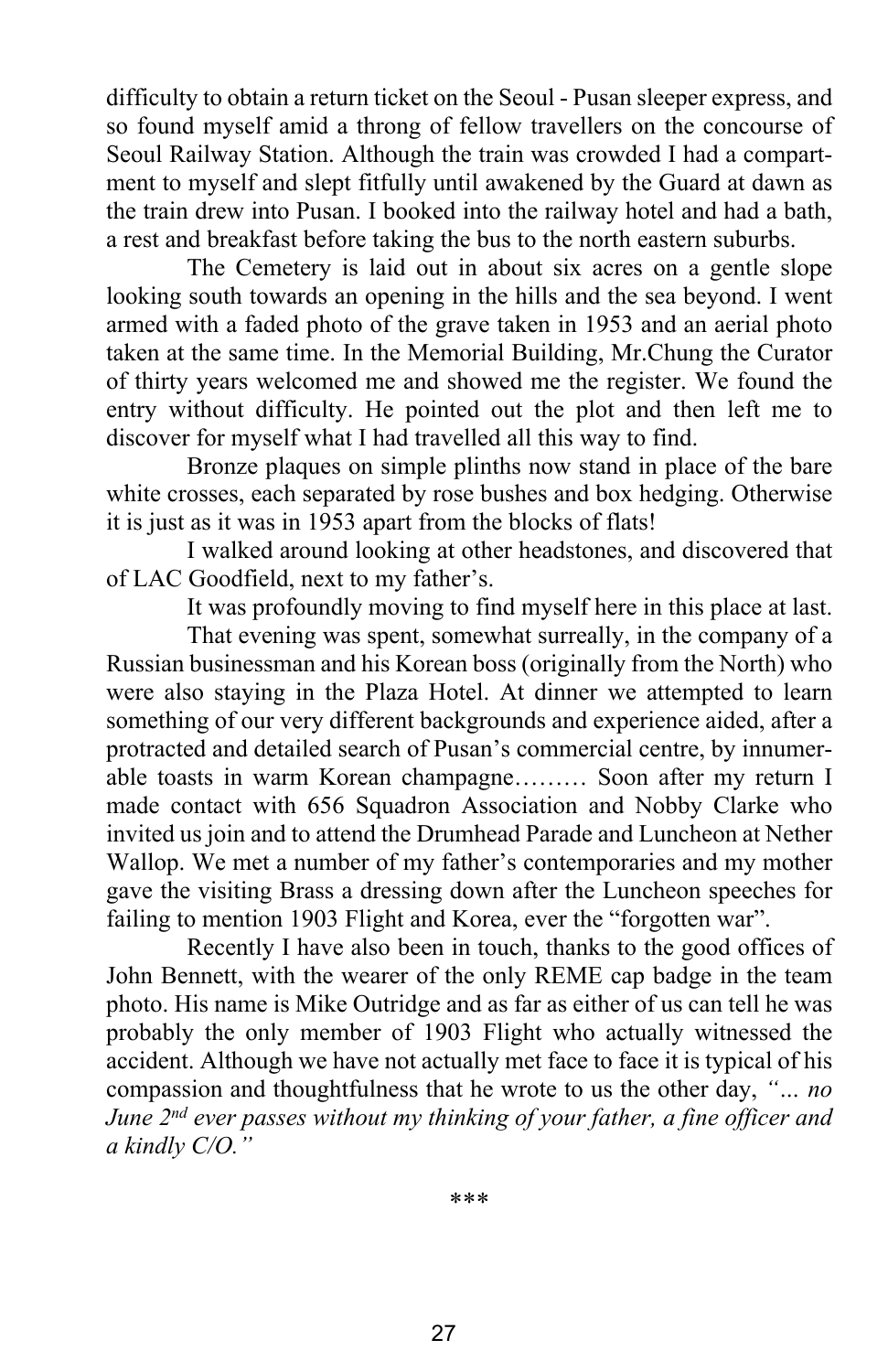# **ASSOCIATION TOUR TO MALAYSIA. MAY 2006**

### **There is still time to register your interest in the tour to Malaysia**

 I stress that there is no commitment on your part by registering your interest. We will need to finalise numbers before the end of November but would like indications of interest by end of October.

The tour is not confined to association members only so if you want to bring Granny along please feel free to do so.

Proposed Itinerary based on a Tuesday departure from Heathrow:-

- Day 1. Dep LHR non stop to KL on Malaysia Airlines Day 2. Arrive KL. Stay six nights Renaissance hotel. Breakfast included.
- Day 3. Day tour by air conditioned coach, with tour guide, to Seremban and Kluang.

Visit site of Paroi camp and Kluang garrison. Hopefully Malaysian AAC will host us in Kluang.

- Day 4-7. At leisure in KL. Hopefully Malaysian AAC will host us to visit site of Noble Field, Armed forces Museum at Mindef and MAF Museum at old KL Main. Those wishing to visit the east coast may do so during this time by private arrangements. Car hire is relatively inexpensive and four sharing a car could easily make Kuantan and back in a day on the new roads. Same applies to the Bentong gap route.
- Day 8. By air conditioned coach with tour guide to Penang via Ipoh and Taiping. Also visit to Chinese and Indian temples in Ipoh. 5 Nights Grand Plaza Park Royal Penang. De luxe sea facing room. Breakfast included.

Day 9-12. At leisure in Penang. Do your own thing.

Day 13. Return to UK.

As you can see from the above, the tour is not over organised. There will be plenty of time to just enjoy a Malaysian holiday.

Total cost estimated as at today's date. GB£ 987 per person in twin sharing. There will be a single supplement where applicable so if you are going on your own , find a friend to share with.

The price does not include any meals other than breakfast. Travel insurance, laundry, drinks etc. are all extras.

The hotels quoted are absolutely first class and Malaysian Airlines have an outstanding reputation for service and comfort.

Let us know **NOW** if you are interested. Tel No. 01352 770100. e-mail: heyesjs@aol.com.uk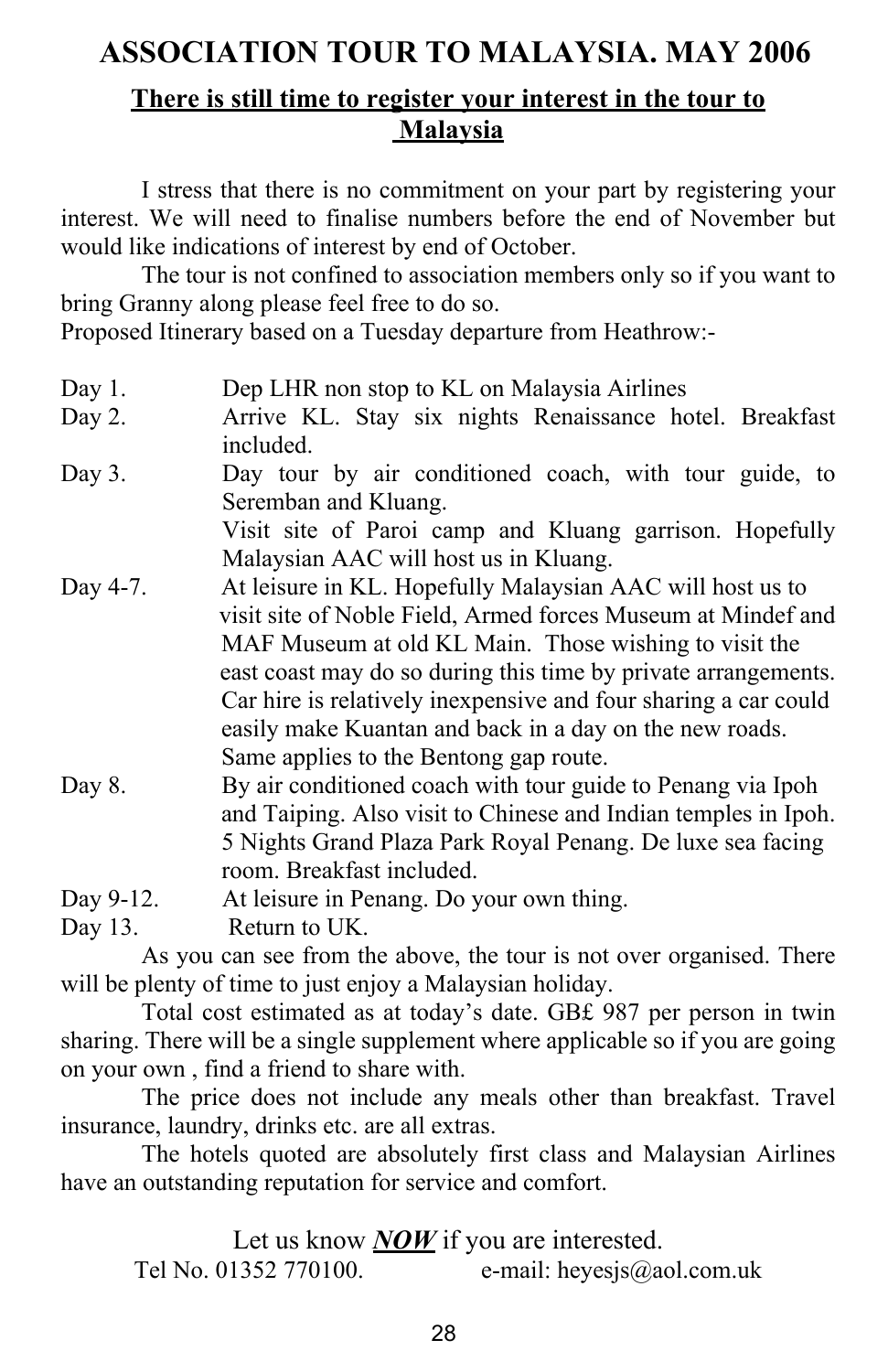# **NATIONAL MEMORIAL ARBORETUM**

 656 Squadron Association has dedicated a comemorative tree, with plaque in the National Memorial Arboretum in Staffordshire. It is set on a 150 acre site and is situated within the National Forest. The site is a living and lasting focus of remembrance for people from all walks of life. It is a haven of peace and contemplation and is home to over 100 major memorials representing military and civilian organisations in addition to many individual dedications. The Chapel of Peace and Forgiveness plays a central role in the life of the Arboretum.

 Opening hours are 10am to 5pm (or dusk if earlier) everyday. Please check for Christmas/New Year arrangements. Stout footwear is strongly advised.



*The Plaque and tree can be found in Area 17, tree number 71*

 Admission is free, with large free car park. There are facilities for the disabled including toilets, single level Visitor Centre. Main paths suitable for wheelchairs. Electric scooters available. There is a Shop, a Restaurant and guided tours. The memorial aspect of the site and concern for wildlife means that only Guide dogs are allowed.

 Address: Croxall Road, Alrewas, Staffordshire, DE13 7AR 'Phone: 01283 792333 E-mail: nmainfo@britishlegion.org.uk Website: www.memorialtreesuk.org.uk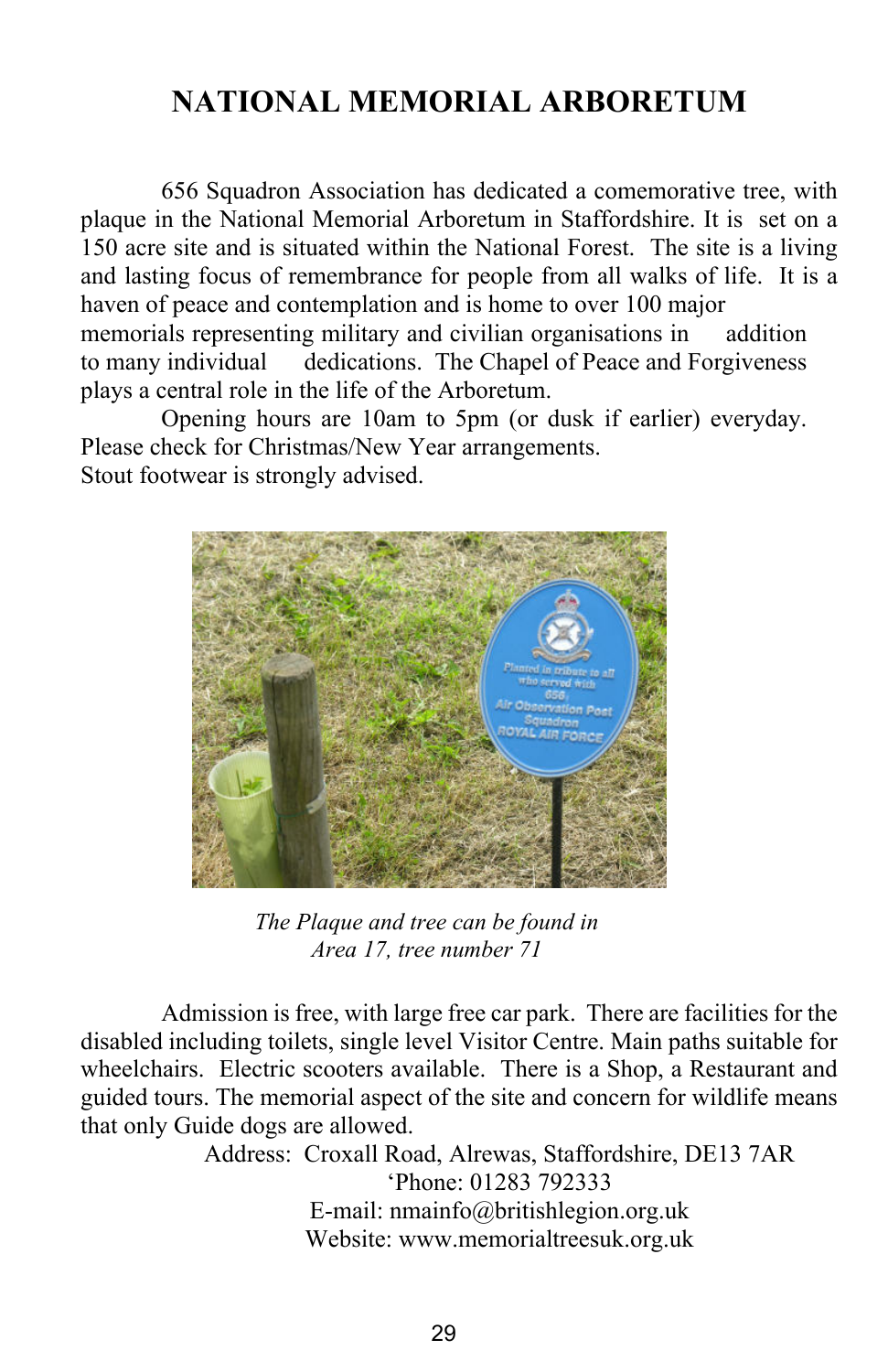### **NOTICES**

 We need more people to put pen to paper and to tell us of anecdotes or their memories of the Squadron past and present. You don't need to write a book, you don't even need to write a whole page, a short paragraph will suffice, for example, articles similar to The Readers Digest 'Humour in Uniform' or 'Life's like that'. Naturally, longer article are most acceptable. We would like to see articles which span the gamut of emotion from humour to tragedy. *Ed.*

John Bennett has produced a DVD of photographs of the last five reunions. If you would like a copy they are available for £5.50 inc. of P & P from the Editor, John Heyes, address on last page of the newsletter. Please make cheques payable to: 656 Squadron Association. Excellent value for such a wonderful keepsake.

*\*\*\**

*\*\*\**

 Our website is looking rather dated and I have had to remove the guest page due to someone inserting undesirable links every week. I am self taught and would like anyone with knowledge of site building to help and assist me in remodelling our pages to make the site better, with more photos, news and ideas. E-mail me, John Bennett on: 656assn@talk21.com

\*\*\*

### **NEW MEMBERS**

| Mrs. A. Ruthven       | Joined 13th June 2004 |
|-----------------------|-----------------------|
| Maj A. Cash           | Joined 13th June 2004 |
| Lt Col W.G.R. Fleming | Joined 15th July 2004 |
| Mr. H.G. Simpson      | Joined 1st Feb 2005   |
| Maj. S.L. Salter      | Joined 9th Mar 2005   |
| Mr. M. Meaton         | Joined 8th Apr 2005   |
| Mr. J.W. Harbour      | Joined 8th Apr 2005   |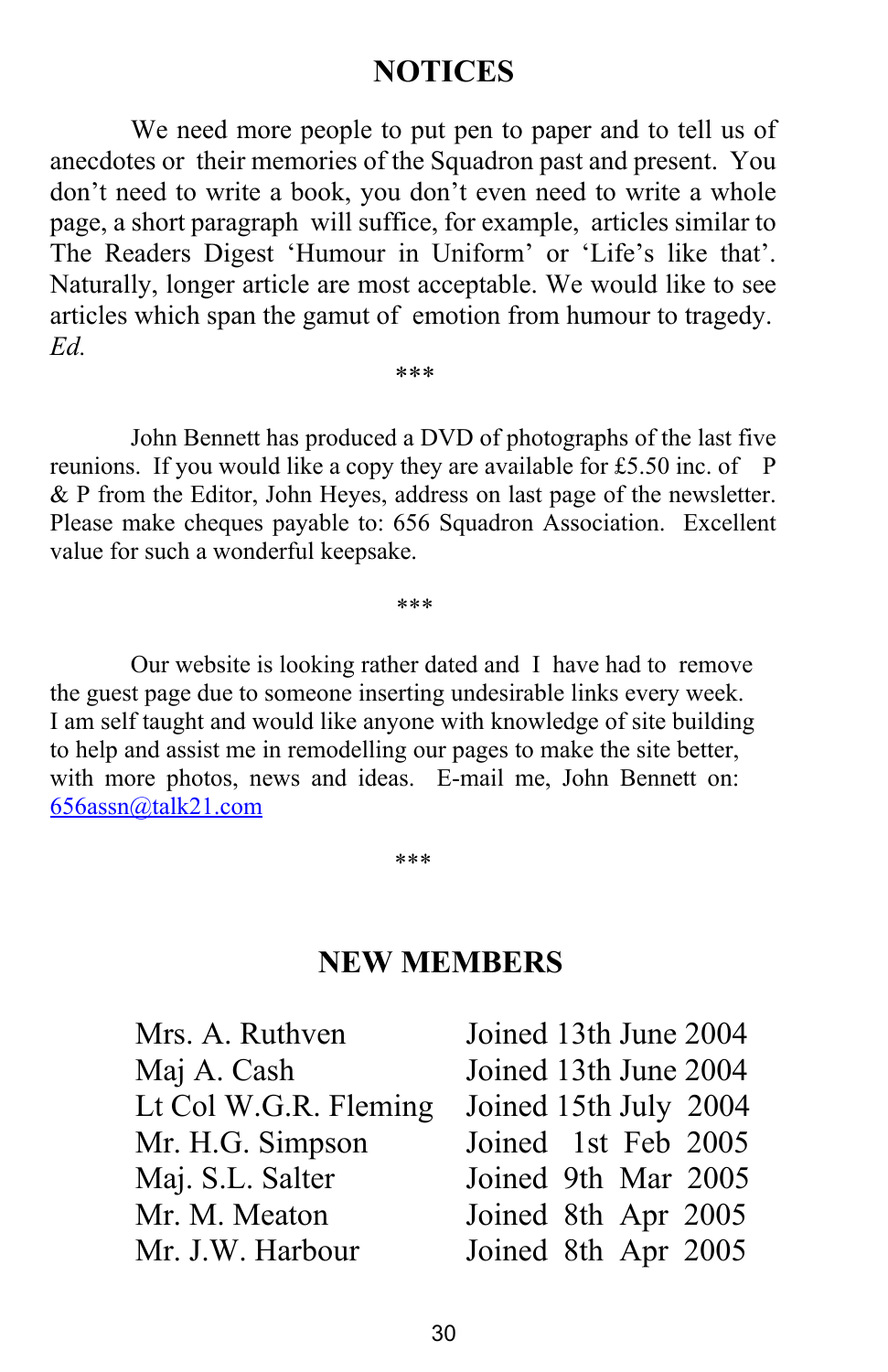# **Can you help?**

My name is Fiona Moore Shanks. I am hoping that someone might be able to help me. I am trying to locate the whereabouts of my father. His name is Gavin Seymour Shanks. All I know is he was a Captain in the Britsh Army, number 23529054. He was stationed in Seremban, Negeri Sembilan, Malaysia. I do not know what Regiment he was with.

 I was born in Seremban in 1960. I have a sister, Heather Seymour Shanks born 1961. After our parents divorce in 1965 (not sure of exact year) Mom did not allow us to see our father. I now live in California and have been trying to locate him for the last several years but to no avail.

If anyone reading this could recall him, please contact me at: ati26602002@yahoo.com

 I greatly appreciate any information regarding my **Father** 

Thank you …



 *My father (centre) on his wedding day* \*\*\*

Regretfully, we announce the death of the following members and offer condolences to their relatives and friends.

> Capt. J.D. Butcher RA Died Aug 2004<br>Mai 'Red' Meaton AFM AAC Died Oct 2004 Maj. 'Red' Meaton AFM Mr. D. J. Birch (Doug) RAF Died 2004 Mr. W.J. Ward Died Nov 2004 Mr. N. Hilton (Len) RA Died Dec 2004 Maj. J.R. West RAF Died Sept 2004 Mr. E.M. Reverley RA Died Feb 2005 Mr. G. Tohey (Gordon) RA Died Feb.2005 Capt. I.N.R. Shields (Ian) RA Died Feb 2005 Maj. D.J. Brown e DFC RA Died Apr 2005 Mr. R. Tomey RA Died June 2005

| RA | Died Aug 2004 |  |  |
|----|---------------|--|--|
|----|---------------|--|--|

- 
- -
	-
- -
- 
- 
- 
-